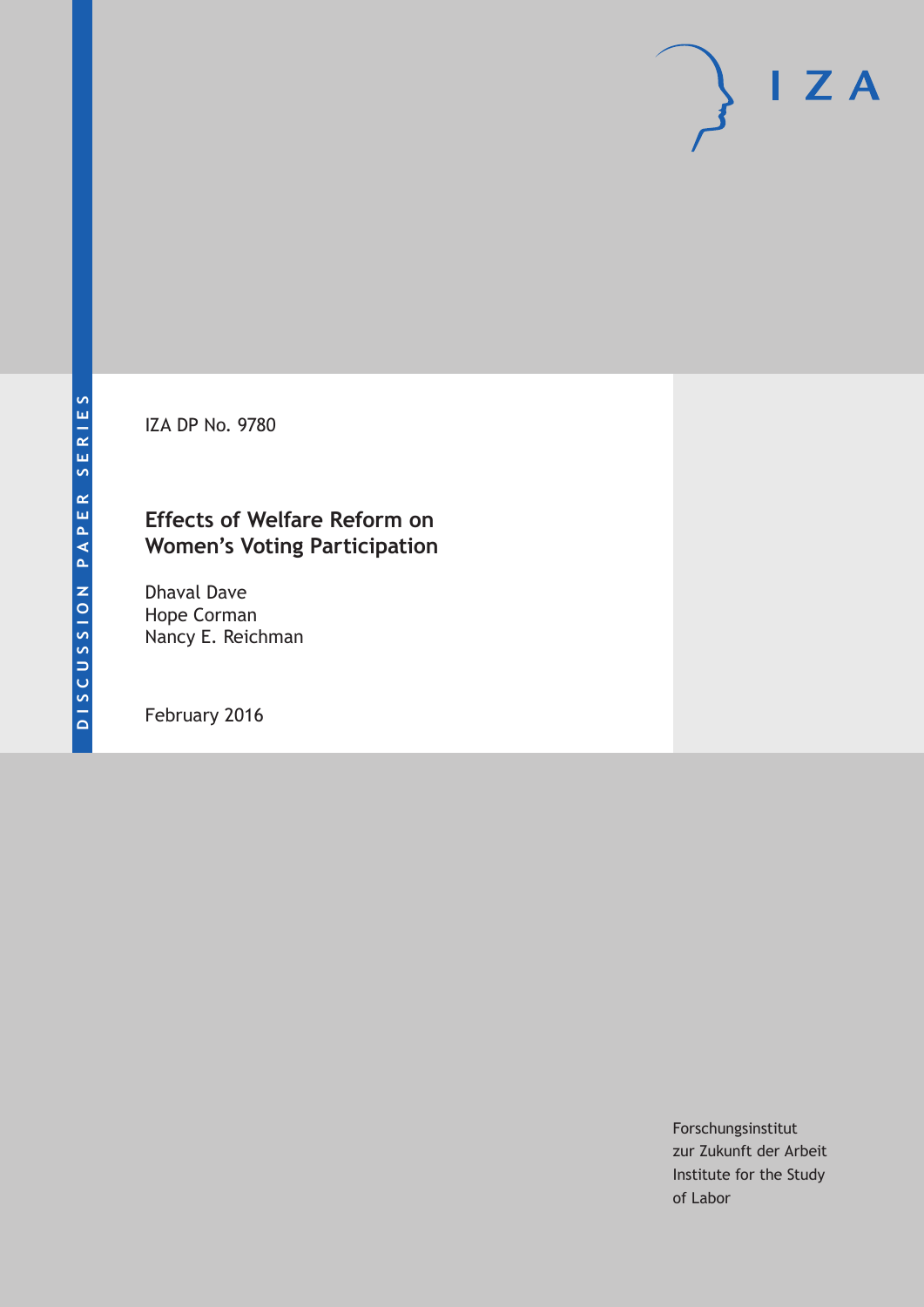# **Effects of Welfare Reform on Women's Voting Participation**

### **Dhaval Dave**

*Bentley University, NBER and IZA* 

### **Hope Corman**

*Rider University and NBER* 

## **Nancy E. Reichman**

*Rutgers University*

Discussion Paper No. 9780 February 2016

IZA

P.O. Box 7240 53072 Bonn Germany

Phone: +49-228-3894-0 Fax: +49-228-3894-180 E-mail: iza@iza.org

Any opinions expressed here are those of the author(s) and not those of IZA. Research published in this series may include views on policy, but the institute itself takes no institutional policy positions. The IZA research network is committed to the IZA Guiding Principles of Research Integrity.

The Institute for the Study of Labor (IZA) in Bonn is a local and virtual international research center and a place of communication between science, politics and business. IZA is an independent nonprofit organization supported by Deutsche Post Foundation. The center is associated with the University of Bonn and offers a stimulating research environment through its international network, workshops and conferences, data service, project support, research visits and doctoral program. IZA engages in (i) original and internationally competitive research in all fields of labor economics, (ii) development of policy concepts, and (iii) dissemination of research results and concepts to the interested public.

IZA Discussion Papers often represent preliminary work and are circulated to encourage discussion. Citation of such a paper should account for its provisional character. A revised version may be available directly from the author.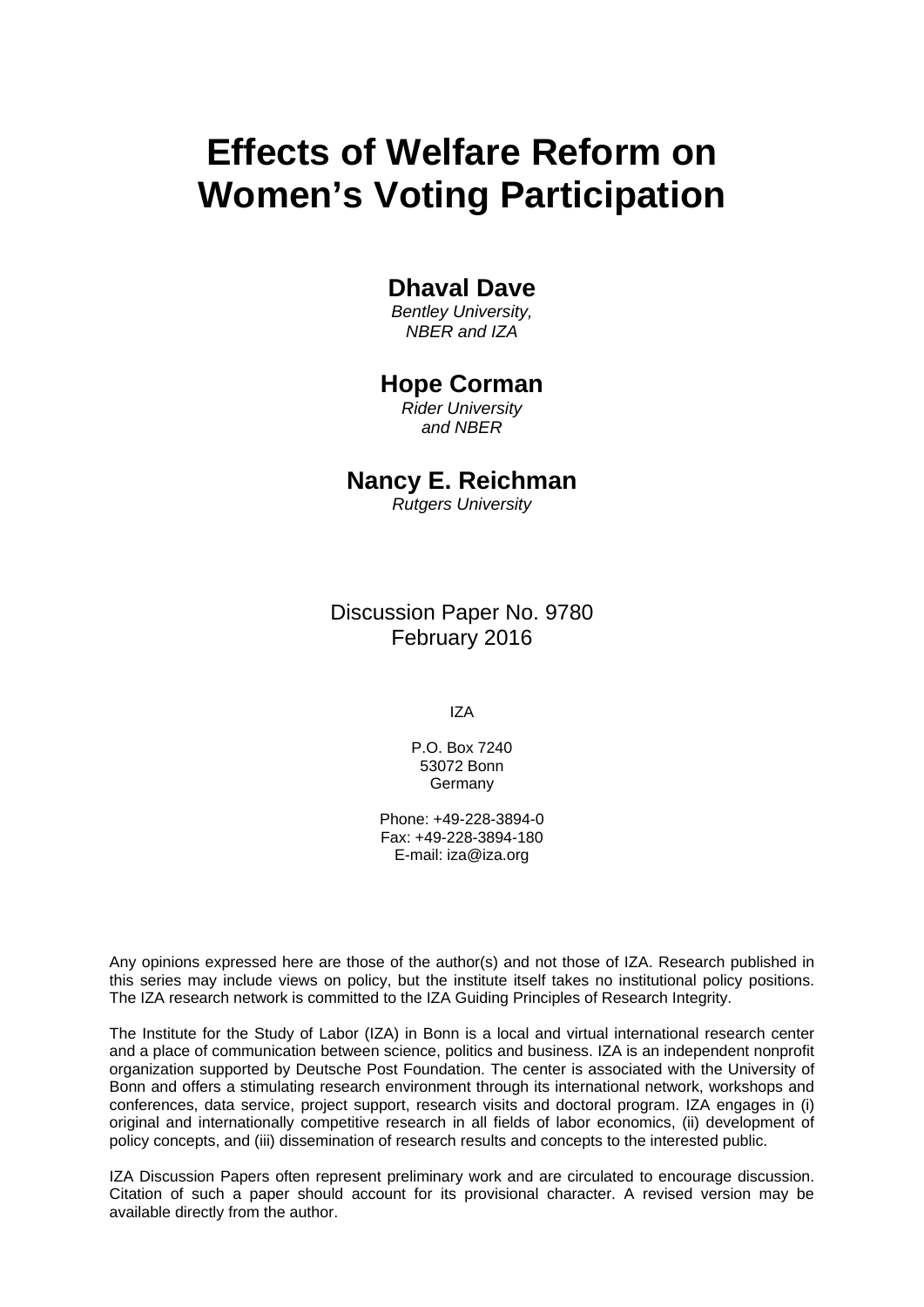IZA Discussion Paper No. 9780 February 2016

# **ABSTRACT**

## **Effects of Welfare Reform on Women's Voting Participation\***

Voting is an important form of civic participation in democratic societies but a fundamental right that many citizens do not exercise. This study investigates the effects of welfare reform in the U.S. in the 1990s on voting of low income women. Using the November Current Population Surveys with the added Voting and Registration Supplement for the years 1990 through 2004 and exploiting changes in welfare policy across states and over time, we estimate the causal effects of welfare reform on women's voting registration and voting participation during the period during which welfare reform unfolded. We find robust evidence that welfare reform increased the likelihood of voting by about 4 percentage points, which translates to about a 10% increase relative to the baseline mean. The effects were largely confined to Presidential elections, were stronger in Democratic than Republican states, were stronger in states with stronger work incentive policies, and appeared to operate through employment, education, and income.

JEL Classification: H0, I2, J2, J3

Keywords: employment, voting, welfare reform, income, civic participation, education, difference-in-differences

Corresponding author:

Dhaval Dave Department of Economics Bentley University 175 Forest Street Waltham, MA 02452 USA E-mail: ddave@bentley.edu

 $\overline{a}$ 

<sup>\*</sup> The authors are grateful to Dhiman Das for excellent research assistance and Joe Sabia and Dean Lillard for helpful comments.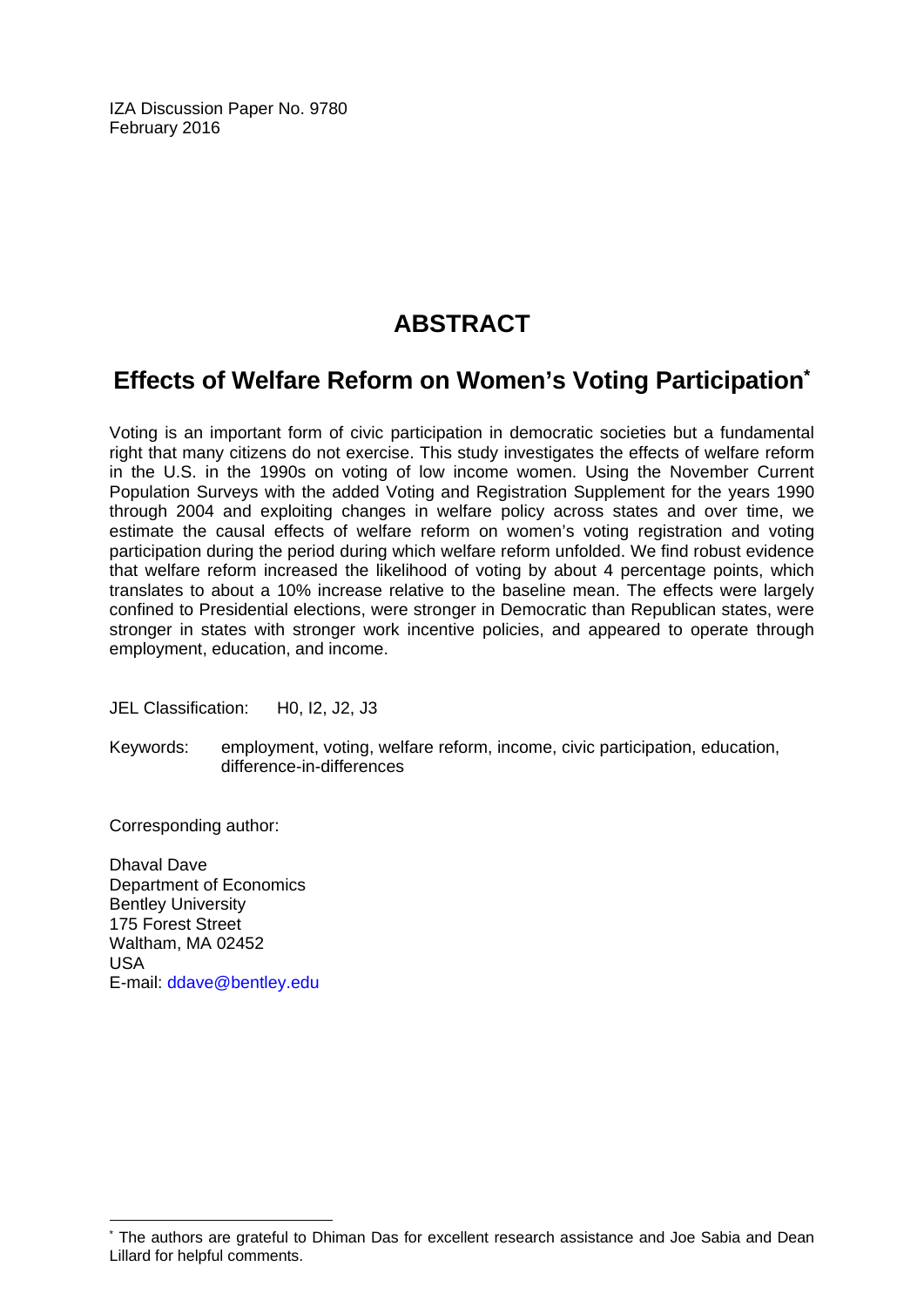#### **I. Introduction**

The broad goal of the landmark welfare reform legislation in the U.S. in the 1990s was to reduce dependence on government benefits by promoting work, encouraging marriage, and reducing non-marital childbearing. The legislation represented a convergence of dissatisfaction with the welfare system on both sides of the political spectrum, with welfare participation becoming viewed by many as a cause of dependence rather than a consequence of disadvantage. The key strategy for reducing dependence was to promote employment by imposing work requirements as a condition for receiving benefits as well as time limits on receipt of cash assistance. The basic argument was that labor force participation would break a "culture of poverty" by increasing self-sufficiency and reconnecting members of an increasingly marginalized underclass to the mainstream ideals of a strong work ethic and civic responsibility (Katz 2001).

In terms of increasing employment of low-skilled women and decreasing welfare caseloads, welfare reform has been deemed a great success. Temporary Assistance to Needy Families (TANF) caseloads declined by 50% between 1997 and 2001 alone, and over half of TANF cases are now "child only," meaning that adults in the household are not eligible (Loprest 2012). Employment rates of low-skilled mothers rose dramatically since the early 1990s, and there is strong consensus that welfare reform played a major role (Schoeni & Blank 2000; Ziliak 2006).

A handful of studies have found that welfare reform reduced undesirable behaviors that have often been ascribed to "welfare as we knew it," providing some support for the mainstreaming argument. Kaestner & Tarlov (2006) found that welfare reform reduced women's binge drinking. Corman et al. (2013) found that welfare reform led to declines in illicit drug use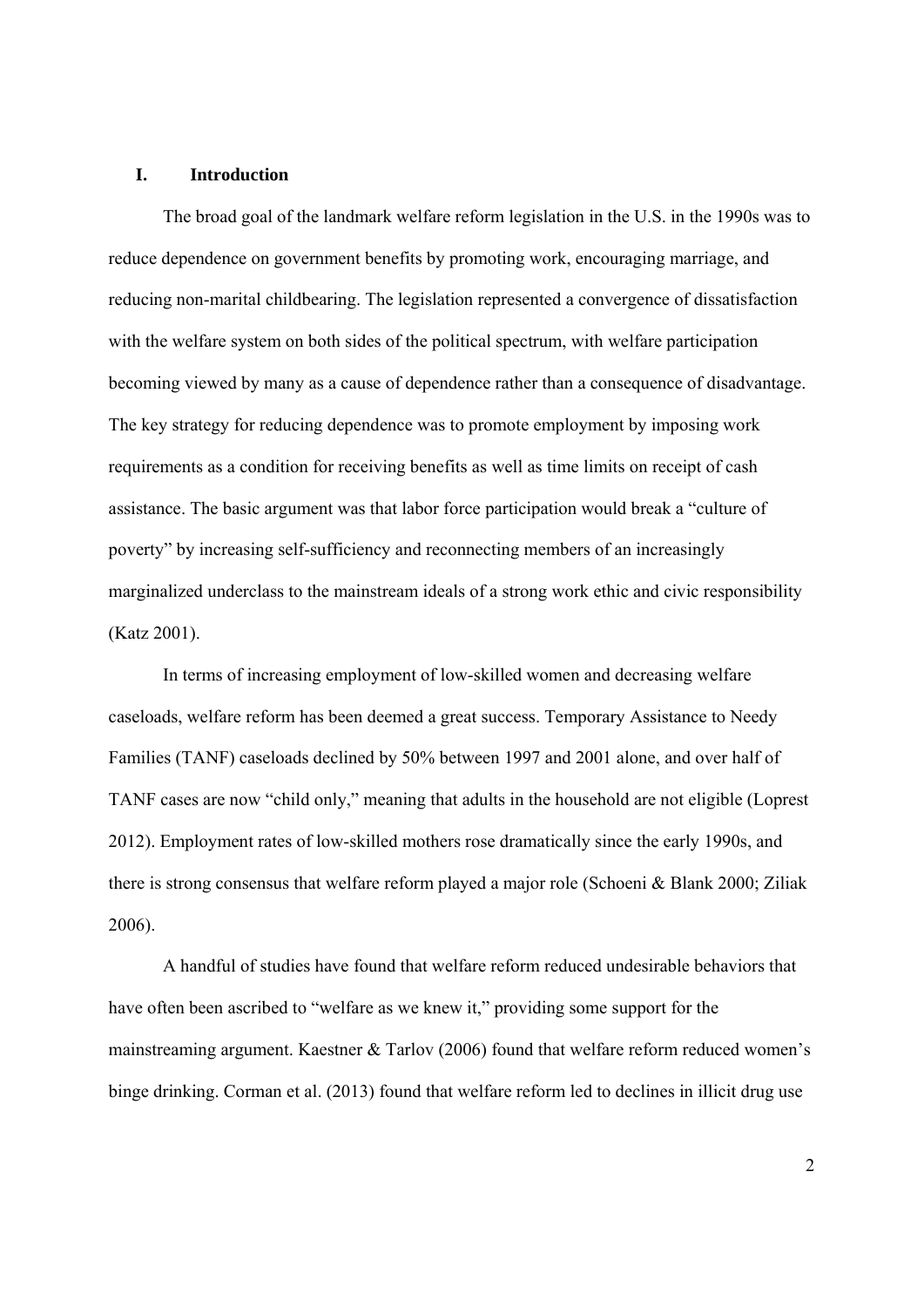among women at risk for relying on welfare, with some evidence indicating that the effects operate, at least in part, through work incentive policies. Corman, Dave, and Reichman (2014) found that welfare reform led to reductions in women's property crime. This emerging literature supports the widely-embraced argument that welfare reform discourages anti-social behavior and suggests that disenfranchised women have been brought from the margins to the mainstream. However, as far as we know, the only studies that have directly tested the widely-held assumption that welfare reform encourages mainstream behavior (other than work, which is required) have focused on marriage or non-marital fertility and have generally revealed weak or ambiguous effects (e.g., Blank 2002, Grogger & Karoly 2005, Gennetian & Knox 2003). To directly test the "culture of poverty" argument that making welfare much less of an option encourages personal and civic responsibility, it is necessary to go beyond marital status by considering direct measures of mainstream behavior.

In this paper, we investigate the effects of welfare reform on voting, which is an important form of civic participation in democratic societies but a fundamental right that many citizens do not exercise. Exploiting changes in welfare policy across states and over time, and comparing relevant population subgroups within an econometric difference-in-differences framework, we use the November Current Population Surveys with the added Voting and Registration Supplement to estimate the causal effects of welfare reform on women's voting registration and voting participation from 1990 to 2004, the period during which welfare reform unfolded. We explore the extent to which effects appear to have operated through employment as well as the extent to which effects varied by state political orientations and welfare strictness. The findings provide important information that promises to inform culture of poverty debates and provide a more complete picture of the effects of a major policy shift in the U.S. that is still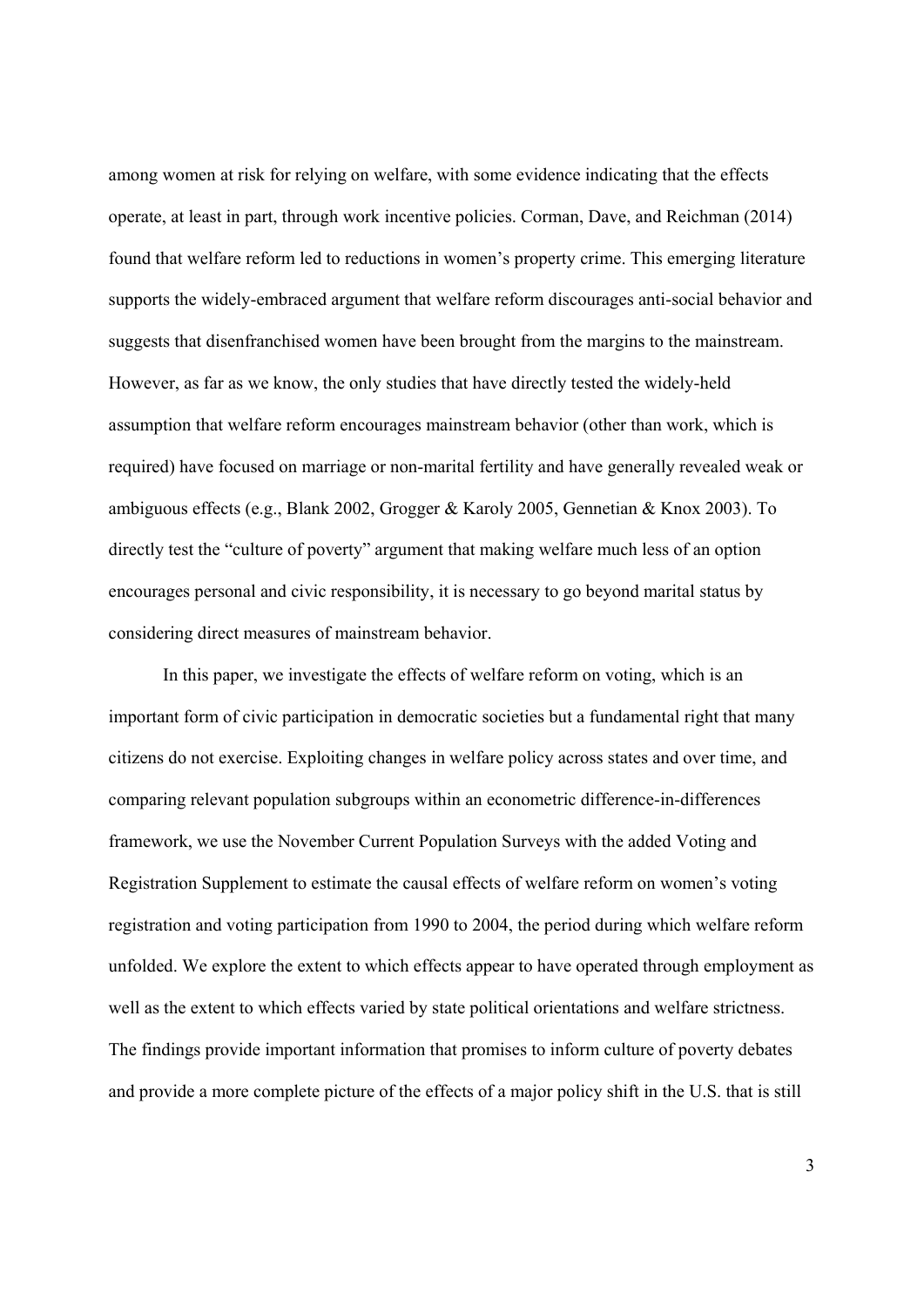very much in effect today. The findings also make an important contribution to the multidisciplinary literature on the determinants of voting by providing a strong test of the effects of work incentives (and, by inference, employment) on voting behavior, as well as to the political science literature on how citizens' experiences with government programs affect their political participation.

#### **II. Background**

#### *Welfare reform in the U.S.*

The Personal Responsibility and Work Opportunity Reconciliation Act (PRWORA) of 1996, often referred to as welfare reform, ended entitlement to welfare benefits under Aid to Families with Dependent Children (AFDC) and replaced the AFDC program with Temporary Assistance to Needy Families (TANF) block grants to states. Features of the legislation were time limits on cash assistance, work requirements as a condition for receiving benefits, stricter sanctions for non-compliance with work requirements and other program rules, stronger child support enforcement, and family caps that limited benefits for additional children. The broad goals of PRWORA were to reduce dependence on government benefits by promoting work, encouraging marriage, and reducing non-marital childbearing.

Although welfare reform is often dated to the landmark 1996 PRWORA legislation, reforms actually started taking place in the early 1990s when the Clinton Administration greatly expanded the use and scope of "welfare waivers." Many policies and features of state waivers were later incorporated into PRWORA. However, PRWORA departed from its waiver precursors by imposing a "work first" approach that was designed to not only reduce welfare dependence, but also to reconnect members of an increasingly marginalized underclass to the mainstream ideals of a strong work ethic and civic responsibility (Katz 2001). PRWORA granted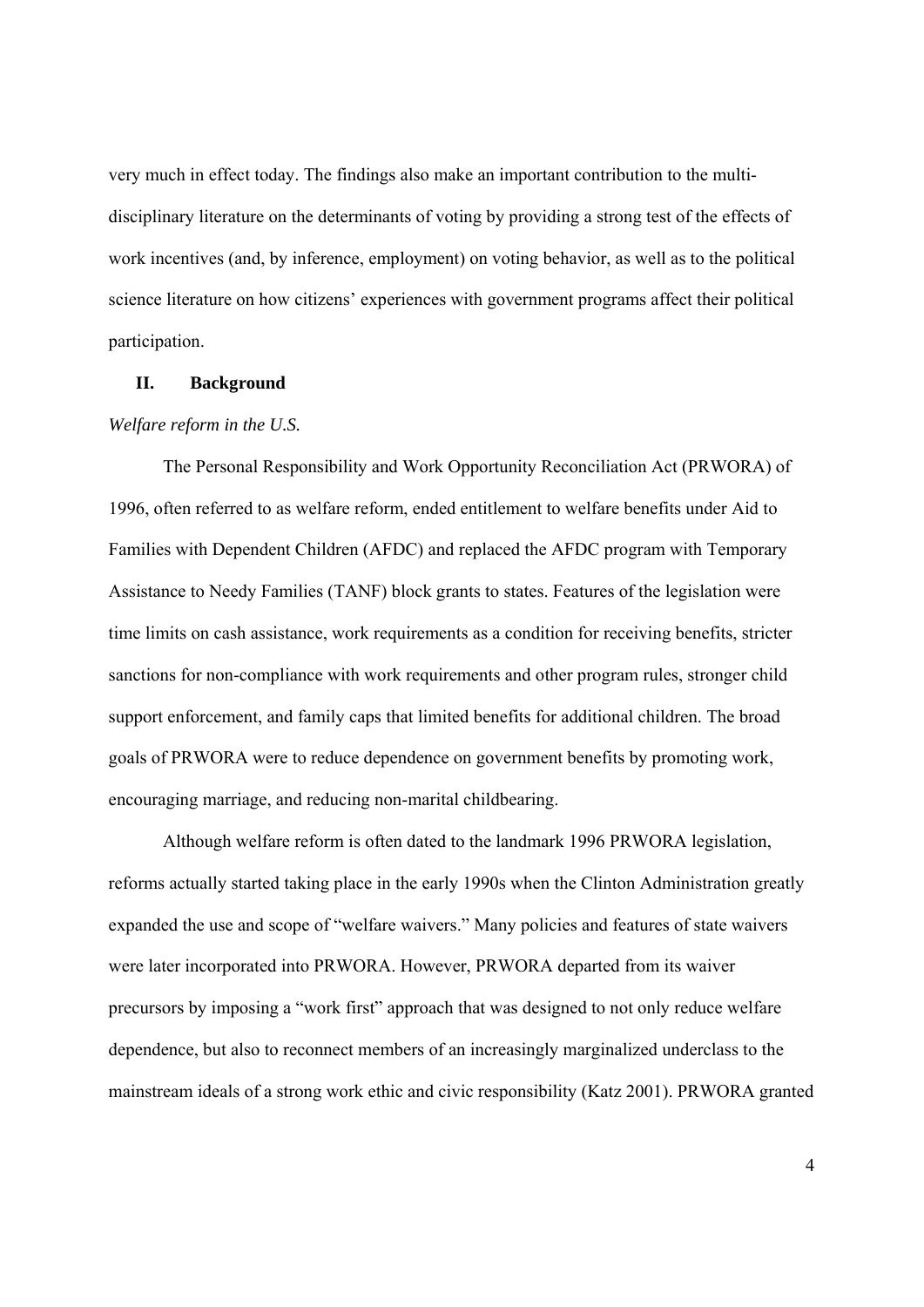considerable discretion to states in establishing welfare eligibility and program rules. As a result, there is substantial state policy variation within the broad national regime of time-limited cash assistance for which work is required.

#### *Employment, welfare, and voting*

Glaeser, Laibson & Sacerdote (2002) examined individual investments in activities that create "social capital," defined broadly as connections within social networks such as community organizations and religious institutions. Individuals choose to engage in such behaviors if the benefits outweigh the costs. By increasing employment, welfare reform may increase civic participation (including, perhaps, voting) by shifting women from the individualistic job of homemaker to more socially interactive occupations and increasing their participation in unions, but it could also decrease civic participation through an increase in the opportunity cost of time. Welfare reform may also increase civic participation as a result of the new normative climate of increased personal and civic responsibility. In terms of voting in particular, Feddersen (2004) offered theoretical reasons why individuals vote even though doing so imposes a cost and is unlikely to affect the outcome, one of which involves belonging to a social network that has a stake in the election's outcome.

Consistent with much empirical literature, Farber (2009) found, using the 2004 and 2006 November Current Population Surveys with the added Voting and Registration Supplement, that more educated individuals are more likely to vote and that voter turnout is substantially higher among those employed in the public sector than among those employed in the private sector or the non-employed, suggesting that both employment and connections to government may increase political participation. Findings by Schur (2003), using data from two nationallyrepresentative U.S. household surveys conducted by the Rutgers Center for Public Interest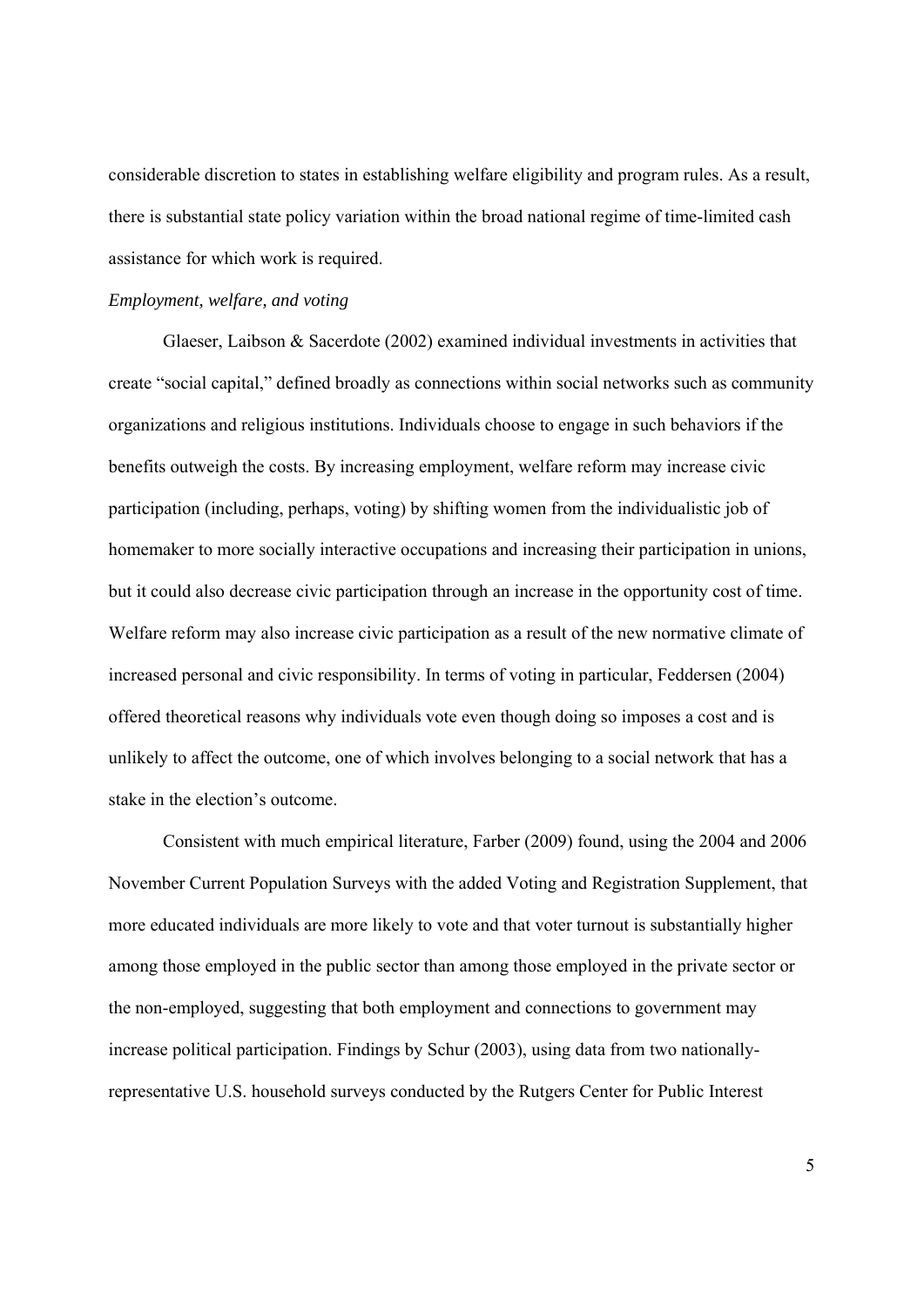Polling following the November elections in 1998 and 2000, suggest that being employed increases an individual's political activities through increased income, civic skills, political efficacy, and recruitment at work. Although voting behavior has been studied by political scientists, psychologists, survey researchers, and economists, and we know that employment is a strong correlate of voting behavior, existing studies have not produced strong evidence of causal effects of employment on voting.

As far as we know, no studies have examined the causal effects of welfare policy on voting or any other form of civic participation. However, a growing political science literature suggests that citizens' experiences with social welfare programs can affect political participation—e.g., by providing lessons in how citizens and government relate, giving recipients a stake in maintaining or enhancing program benefits, or by providing resources that facilitate political action (Soss 1999; Bruch, Feree & Soss 2010). According to Soss (1999), clients experience a lack of power when dealing with welfare agencies, which translates to powerlessness in the face of government more generally and serves as a disincentive to vote. Recent findings by Sugie (2015)—that partners of incarcerated men are less likely to register and vote than similar partners of men who have not been incarcerated—are consistent with the scenario of marginalization through feelings of powerlessness in interactions with public institutions. This research suggests that welfare reform would increase women's political participation, including voting, by disconnecting them from a system that fosters feelings of powerlessness.

A qualitative study of community leaders found that the time constraints of complying with TANF requirements reduce community-building activities on the part of women (Jennings) 2001). This finding—that time and resource constraints detract from civic participation—stands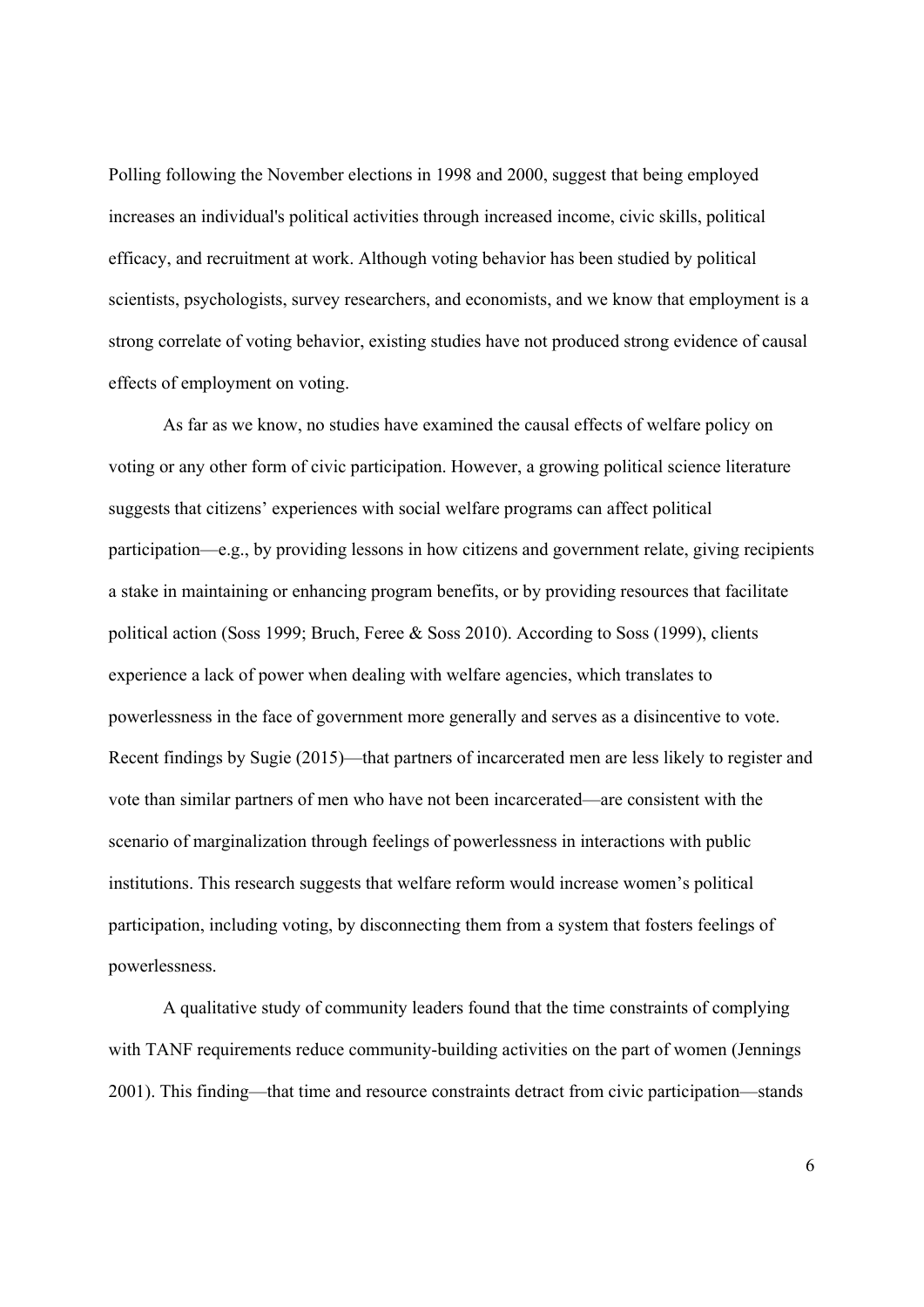in contrast to assumptions on both sides of the political spectrum that welfare reform would encourage mainstream behaviors. It also stands in contrast with the literature on socioeconomic characteristics and voting behavior, which suggests that employment increases voting but has not focused on the important but specific population of women at risk for relying on welfare. On the other hand, Andersen, Curtis & Grabb (2006) found that civic participation of American women decreased during the 1990s while it increased in other developed countries, and speculated that increasing time commitment to paid work alongside declining levels of public support may be responsible. However, the links between welfare, employment, and civic participation in the U.S. were not empirically established in that study. Moreover, voting—which the authors did not study—is likely to impose fewer time constraints than would other forms of civic engagement.

#### **III. Data**

We use data from the November Current Population Surveys (CPS) with the added Voting and Registration Supplement for the years 1990 through 2004, which span the implementation of welfare reform. The general CPS is a monthly nationally representative survey of over 50,000 households that collects detailed information on labor force participation as well as sociodemographic characteristics of each household member.

The Voting and Registration Supplement takes place bi-annually at the end of November, in even years when Congressional elections occur. Thus, every second supplement takes place during a Presidential election, when voting turnout is higher (DeSilver 2014). The survey asks household members if they are eligible to vote, whether they had registered to vote by the election that occurred that month, and whether they had voted in that election. The Voting and Registration Supplement was designed and conducted to produce comprehensive national data on voter characteristics, participation, and trends (i.e., not from specialized surveys or media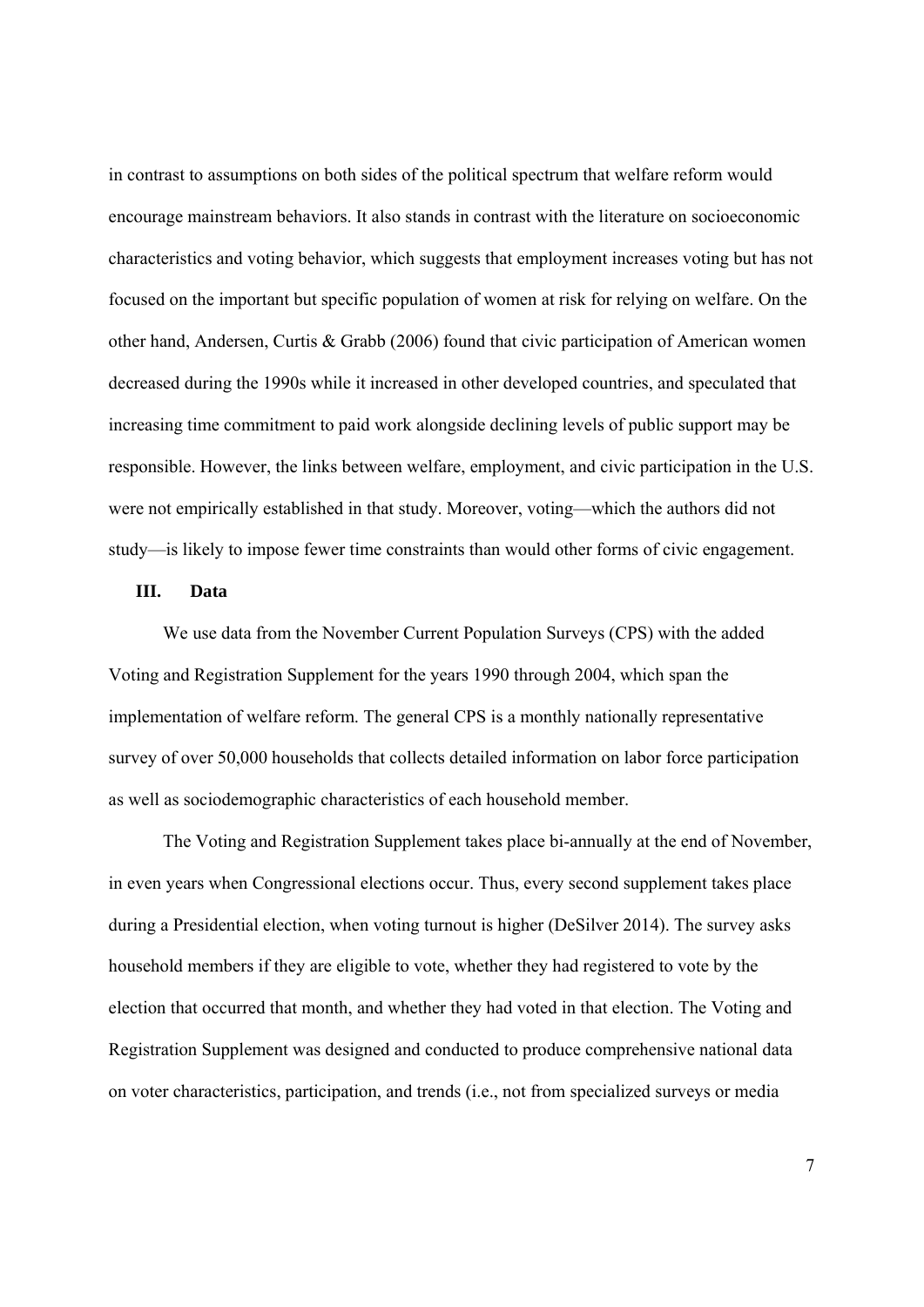polls). McDonald (2007) cross-validated voter registration files and CPS data and found the two sources to be consistent in terms of demographic profiles of voters. In this study, we focus on women who are at least 21 years old and up to age 49, a group that is both eligible to vote and likely to have minor children living in their household. Of, those, we only include only women who are citizens and thus eligible to register to vote.

We initially follow the standard in the welfare reform literature by using state-specific and time-varying indicators for both AFDC waivers and TANF (Blank 2002). Twenty-nine states enacted AFDC waivers, across various months, from 1992–1996 (see Appendix Table 1). We use a dichotomous variable that = 1 if a statewide waiver was in place before November of that year that substantially altered the nature of AFDC with respect to time limits, sanctions, or work requirements. We also use a dichotomous indicator for whether, before November of that year, the state had implemented TANF. The data on whether states had waivers and when they enacted TANF come from U.S. Department of Health & Human Services (1999). Although the new welfare regime is very much in effect today, our observation window coincides with, and exploits, maximum policy and implementation change.

We also use a single measure of any welfare reform implementation, defined as either a major waiver to AFDC or TANF in a given state and year. This measure has also been used in the relevant literature (e.g., Dave et al. 2011). Given that voting data are biennial and voting rates are much higher in Presidential elections than in non-Presidential elections (DeSilver 2014), the separate measures of AFDC waivers and TANF are based on very few different elections.<sup>1</sup> Most notably, only 2 states (Michigan and New Jersey) had implemented waivers before the 1992 Presidential election and these were implemented in October 1992 when the election process was

<sup>1</sup> Presidential elections took place in 1992 (William J. Clinton v. George H.W. Bush), 1996 (William J. Clinton v. Robert Dole), 2000 (George W. Bush v. Albert A. Gore, Jr.), and 2004 (George W. Bush v. John F. Kerry).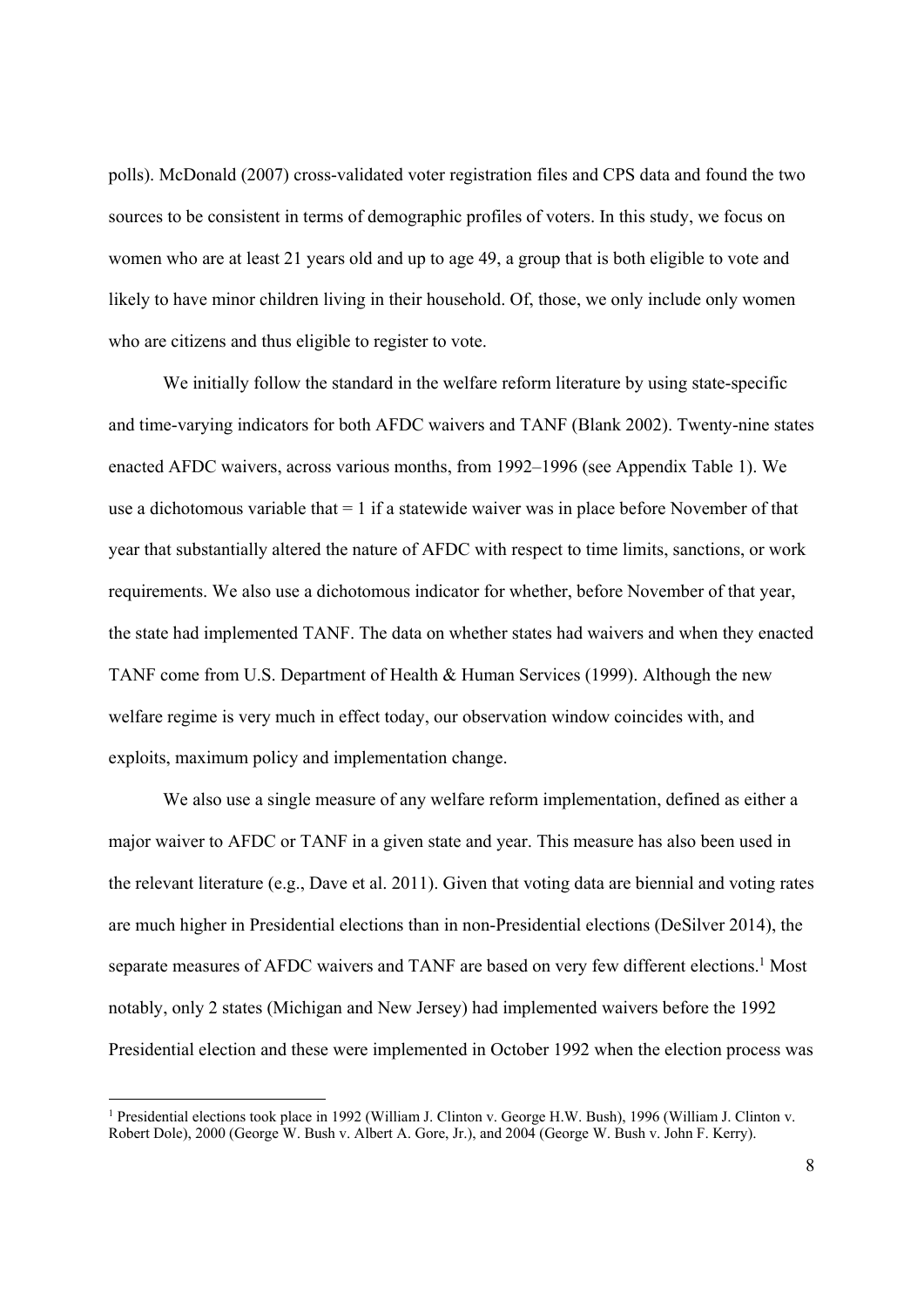well underway, while 28 states had implemented waivers before the 1996 Presidential election (see Appendix Table 1). As such, separate waiver effects would almost exclusively reflect the 1996 Presidential election (Clinton's re-election), which had a historically low voter turnout (U.S. Census Bureau 2012). Thus, the single measure of any welfare reform is our preferred measure for this study. Nevertheless, we also show some estimates using the separate measures of AFDC waivers and TANF in order to map the study to the existing literature but urge the reader to interpret the separate effects, particularly those for AFDC waivers, with caution. Other advantages of the single measure of any welfare reform are that it facilitates ease of discussion and comparison across models and preserves statistical power for subsequent stratification analyses.

#### **IV. Methods**

We employ a quasi-experimental research design–akin to a pre- and post-comparison with treatment and control groups–in conjunction with multivariate regression methods, broadly referred to as difference-in-differences models, to estimate the effects of welfare reform on women's voting behavior. We conduct numerous specification checks and tests to investigate the validity of the identification assumptions underlying our methodology, the robustness of our results, and patterns across subgroups of mothers.

The basic model can be expressed as follows, where Y refers to the outcome for the i<sup>th</sup> individual residing in state s at time t:

(1) 
$$
Y_{ist} = \alpha_1 + \pi_1 (AFDCWavier_{st}) + \pi_2 (TANF_{st}) + X_{ist}\beta + Z_{st}\delta + State_s\lambda + Year_t\varphi + \varepsilon_{ist}
$$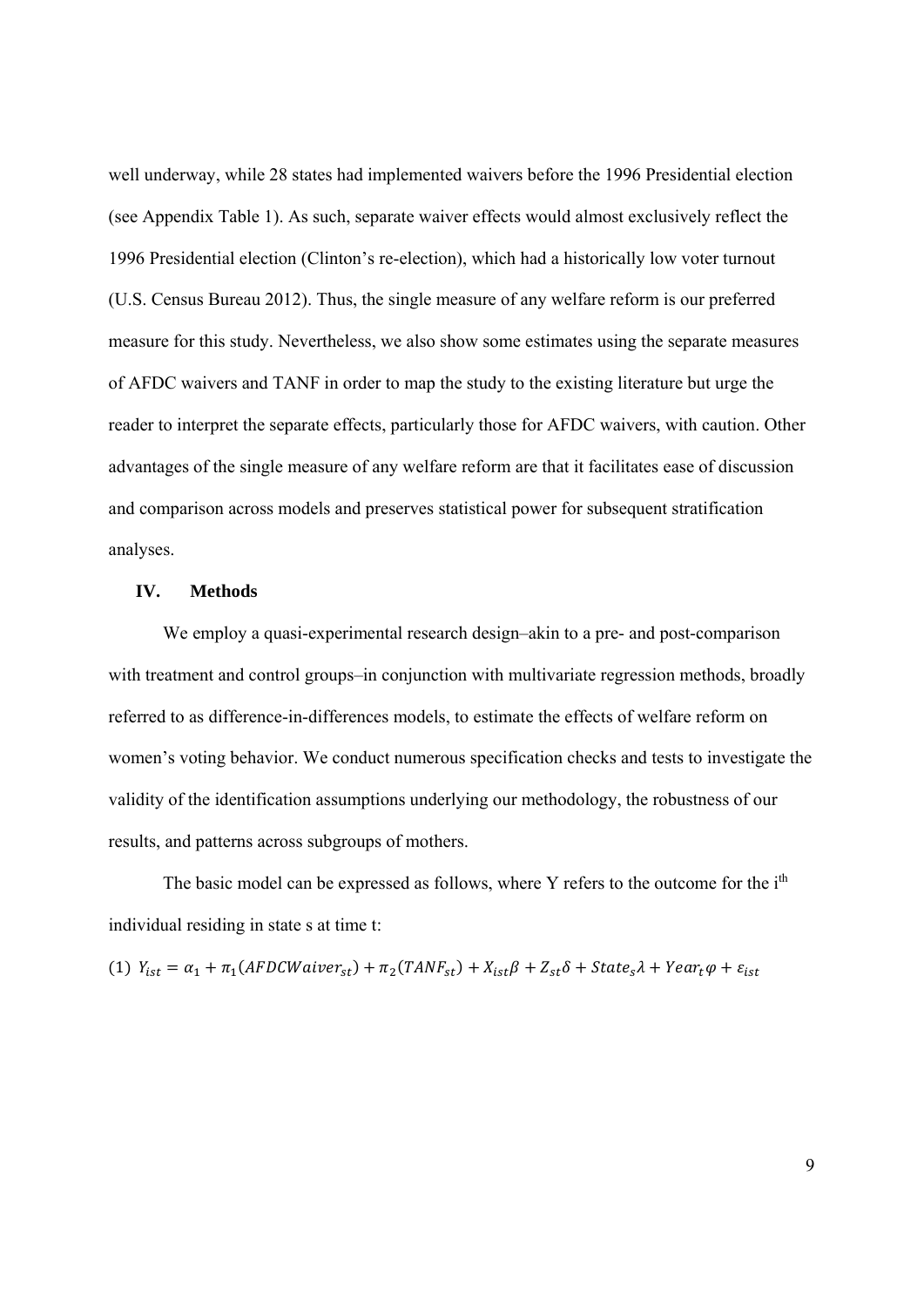AFDC Waiver and TANF are dichotomous variables indicating whether a major waiver or TANF had been implemented.<sup>2</sup> X represents a vector of individual characteristics (age, agesquared, race, Hispanic origin, marital history (widowed/divorced/separated, never married), number of children in the household, number of adults in the household, and metropolitan statistical area (MSA) residence), and Z represents a vector of state-level characteristics (current and 1-year lagged state unemployment rate, current and 1-year lagged state personal income per capita, log female population, state poverty rate, state minimum wage, 1- and 2-year lagged welfare caseloads, percentages of the state legislature that were Democrat/Republican, Republican governor, Democratic governor, and registration/voting rates of males).<sup>3</sup> We do not control for education, employment, or family income in the baseline specification since prior work has shown that education and employment, which are associated with income, were affected by welfare reform (e.g., Dave, Corman & Reichman 2012; Ziliak 2006) and are potential pathways by which welfare reform may affect voting behaviors. A full set of state (State) and year (Year) fixed effects are included to capture unobserved time-invariant statespecific factors, as well as overall national trends. In the above specification,  $\alpha_1$ ,  $\pi_1$ ,  $\pi_2$ ,  $\beta$ ,  $\delta$ ,  $\lambda$ , and φ represent the vector of parameters to be estimated.

Equation 1, estimated for the target population of women at risk of welfare participation, provides direct estimates of the impact of welfare reform policies ( $\pi_1$  and  $\pi_2$ ) and addresses a major identification problem that is present in any policy analysis—disentangling the effects of policy shifts from other factors that may also vary over time. This methodology is known as

<sup>&</sup>lt;sup>2</sup> We present the general model with separate estimates for AFDC waivers and TANF, as some of our models are specified that way. However, as indicated earlier, our preferred specifications use a single indicator of whether the state had implemented an AFDC waiver or TANF.

<sup>&</sup>lt;sup>3</sup> The legislature data are from several volumes of the Statistical Abstract of the United States, Composition of State Legislatures by Political Party Affiliation. Data on the Governor's party were obtained from the National Governor's Association. Male registration rates by state and year (from our CPS data) were included in models predicting female registration and male voting rates were included in models of women's voting behavior.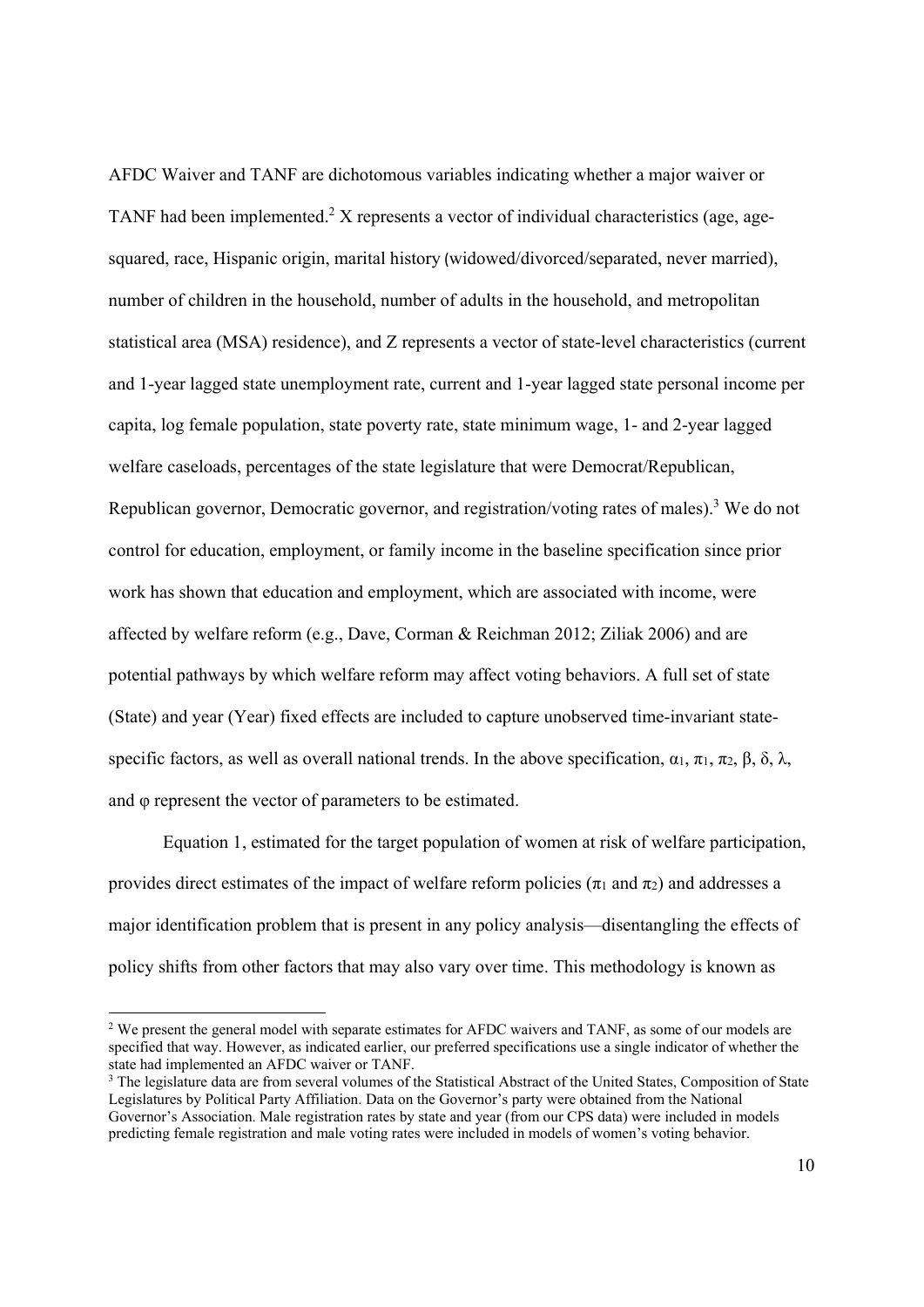difference-in-differences (DD) and is standard in the economics literature evaluating the effects of welfare reform and other policies. Identification in the DD framework comes from comparing changes in women's voting participation in states that have implemented welfare reform to changes in states that have not yet done so, with the implicit assumption being that the latter are a valid counterfactual for the former (that is, in the absence of welfare reform, trends in women's voting participation would be parallel across the "treatment" and control states). However, this "parallel trends" assumption may not hold owing to a multitude of state-specific factors that may be related to voting behavior.

We address the issue of potentially confounding state-specific trends by estimating difference-in-difference-in-differences (DDD) models as represented by Equation 2 below, in which Target represents a dichotomous indicator equal to one if the individual is in the target group (population at risk of being on welfare) and zero if the individual is in the comparison group (population similar to the target group but not at risk of being on welfare).

(2) 
$$
Y_{ist} = \alpha^{\dagger} + (\alpha_1 - \alpha_1^{\dagger})Target_i + (\pi_1 - \pi_1^{\dagger})(AFDCWavier_{st} * Target_i) + (\pi_2 - \pi_2^{\dagger})(TANF_{st} * Target_i) + \pi_1^{\dagger}(AFDCWavier_{st}) + \pi_2^{\dagger}(TANF_{st}) + X_{ist}\beta^{\dagger} + Z_{st}\delta^{\dagger} + State_s\lambda^{\dagger} + \eta_{ist}
$$

The choice of target and comparison groups is integral to a valid implementation of the DDD methodology. Identifying the target group—individuals who are at risk of relying on public assistance—is relatively straightforward; welfare recipients have traditionally come from loweducated unmarried-parent households. The assumption necessary for the DDD effect to represent an unbiased estimate is that in the absence of welfare reform, unobserved state-varying factors would affect the target and comparison groups similarly. If this assumption is valid, then  $\pi^*$ <sup>1</sup> and  $\pi^*$ <sup>2</sup> will capture the impact of the unmeasured factors that are correlated with welfare reform. In our main analyses, we compare unmarried women ages 21–49 that have a high school education or less and live with children (target group) to two alternative comparison groups: (1)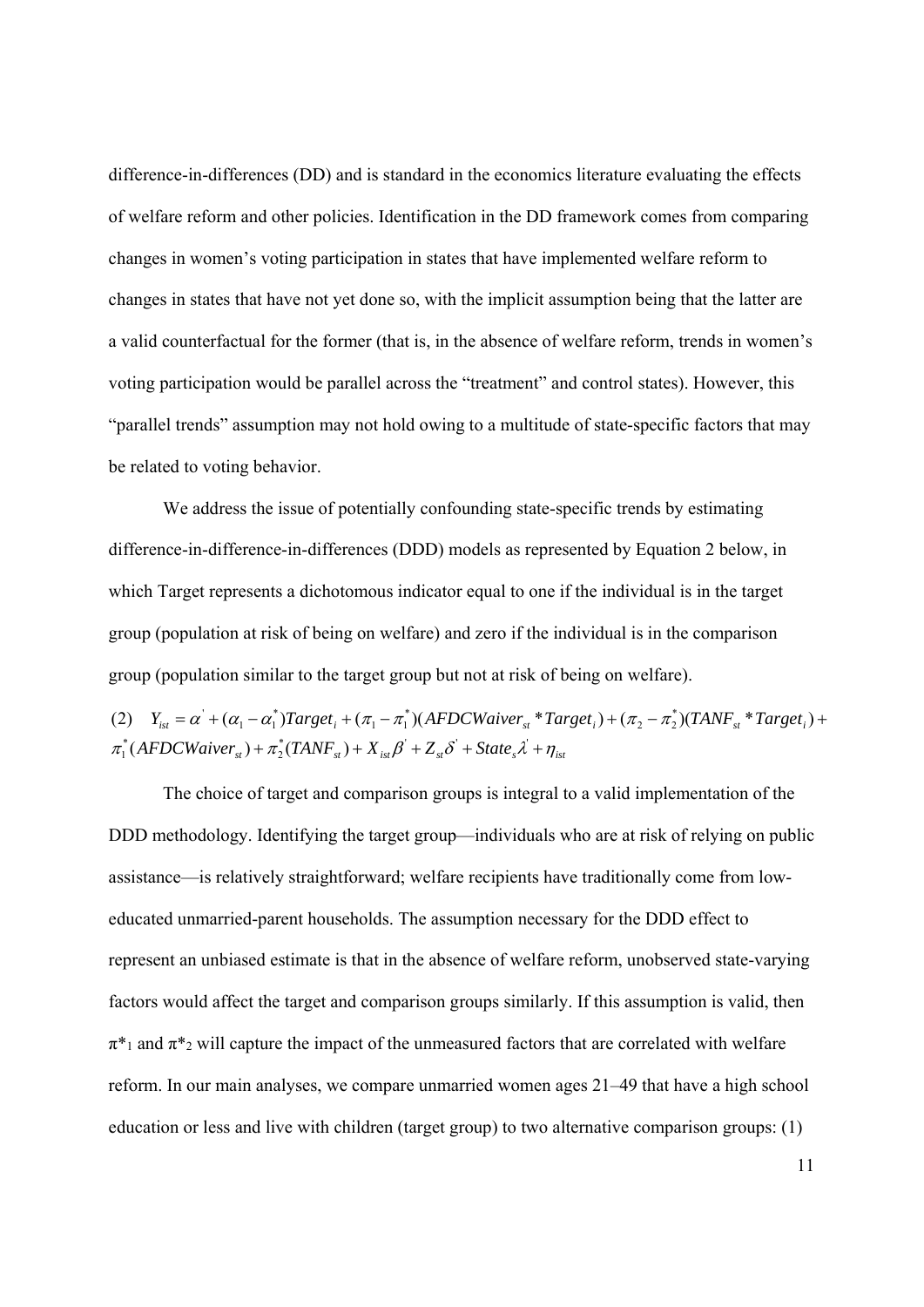unmarried women with no children in the same age and education groups, and (2) married mothers in the same age and education groups. These comparison groups have been validated in prior work on the effects of welfare reform on women's education (Dave et al. 2011, 2012), drug use (Corman et al. 2013), and crime (Corman, Dave, and Reichman 2014) and in the broader welfare reform literature. We assess the sensitivity of our findings to the use of these two different comparisons group, as well as to the use of a third comparison group—unmarried mothers ages 21-49 with some post-high school education.

 After establishing baseline estimates from DDD specifications, we consider alternative model specifications to address specific methodological challenges. First, we account for statelevel factors that may be correlated with the implementation of welfare reform and that may also affect voting behaviors. Specifically, we consider the potential confounding effects of voting legislation that coincided, to some extent, with the implementation of welfare reform. The National Voter Registration Act (NVRA) of 1993 was designed to ease the process of registering to vote and maintaining registration by requiring states to allow individuals to register when they applied for or renewed a driver's license and when they visited an office providing public assistance to the poor or disabled (U.S. Justice Department, 2015). Six states already had liberal registration practices in effect when the NVRA was passed and the other states were required to implement the law in 1995 (with 1996 representing the first national election under this new regime). Although the NVRA was designed to increase voter turnout, there is convincing evidence that it was not effective in doing so (Knack, 1999, who focused on the 1996 election, and Brown and Wedeking, 2006, who focused on elections through 2004). The lack of evidence for the NVRA increasing voter turnout suggests that this legislation would not confound our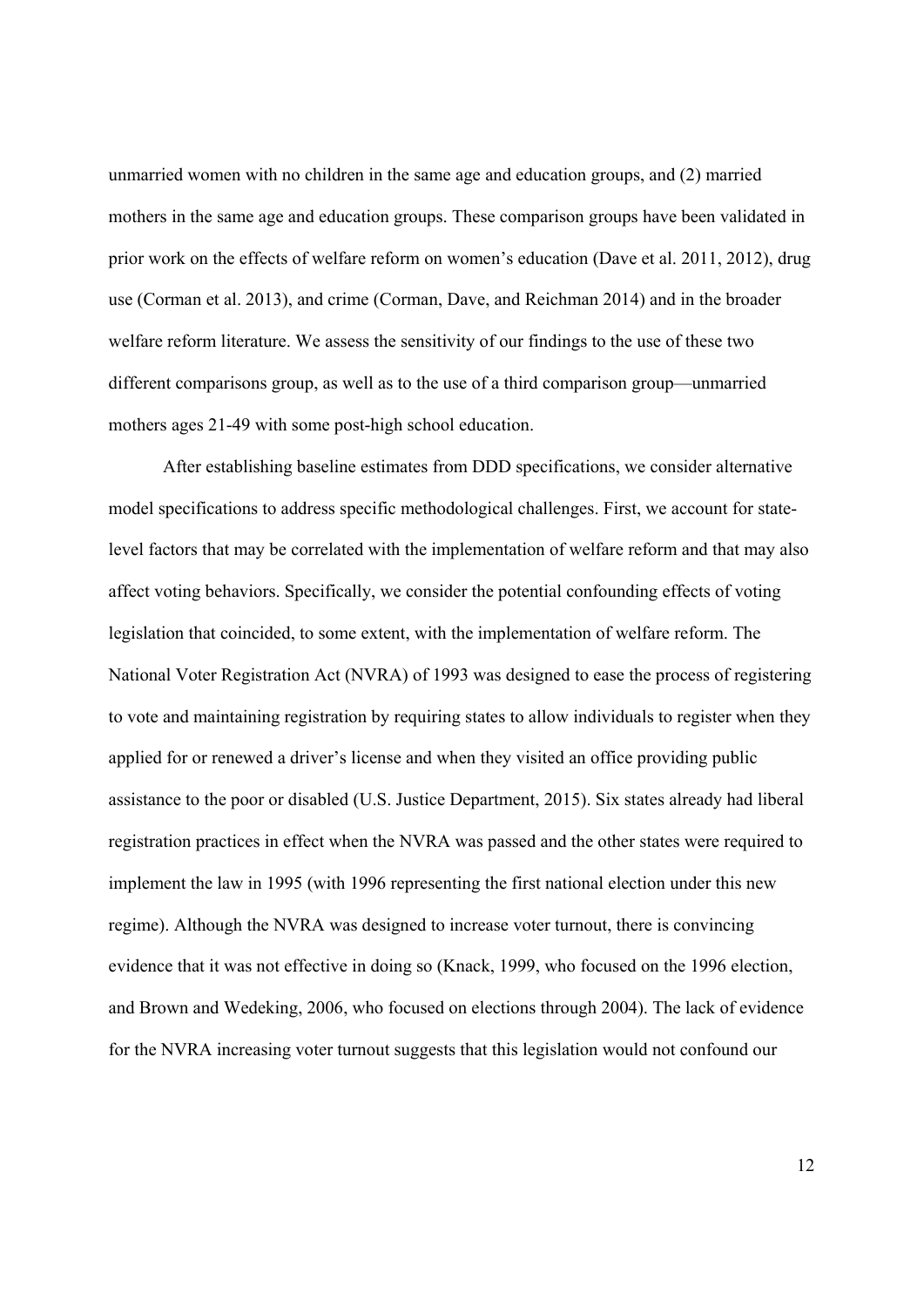estimated effects of welfare reform on voting. Nevertheless, we assess the sensitivity of our estimates to controlling for when each state implemented the NVRA.<sup>4</sup>

We further control for state-specific linear trends and, more flexibly, include state\*year indicators instead of NVRA implementation (alone or together with state-specific linear trends). The state\*year indicators account for all observed and unobserved state-specific factors and thus also address concerns about policy endogeneity—the possibility that the timing of welfare reform implementation in states is a function of time-varying state-specific factors. We also address the issue of potentially different underlying trends in outcomes between the target and comparison groups by including an interaction between a linear trend and the target group.

Next, we assess differential effects across relevant state-level margins—namely, the dominant political party of the state legislature<sup>5</sup> and strictness of the state's welfare regime. Poor unmarried women tend to favor Democrats (Pew Research Center 2015) and may be more invested in the political process in states with party dominance that aligns with their political leanings. The latter analyses indirectly inform the extent to which the policy effects may be driven by shifts in employment by considering a dose-response check—that is, whether the observed policy effects are larger in states that had a more stringent push towards employment as part of their welfare regimes. We supplement these models by directly assessing the role of employment and family income in mediating the observed effects of welfare policy on voting participation. Finally, we assess the robustness of our estimates to using the third comparison

<sup>4</sup> In contrast, both Knack (1999) and Brown and Wedeking (2006) found that election day registration (EDR), another voting-related policy implemented by some states that was not required by the NVRA but was consistent with its intent, did increase voter turnout. Only three states implemented EDR during the rollout of welfare reform— Idaho and Wyoming in 1994 and New Hampshire in 1996 (National Council of State Legislatures 2015). Excluding these states from our analyses does not materially affect any of the estimates presented or referred to in this paper. <sup>5</sup> Data on the composition of state legislatures by party were obtained from the National Conference of State Legislatures. We used two binary variables indicating Democratic Legislature >50% and Republican Legislature  $>50\%$  (the third possibility is that neither party holds a majority). . In Nebraska, the state legislature is non-partisan so its representation in the national legislature is used.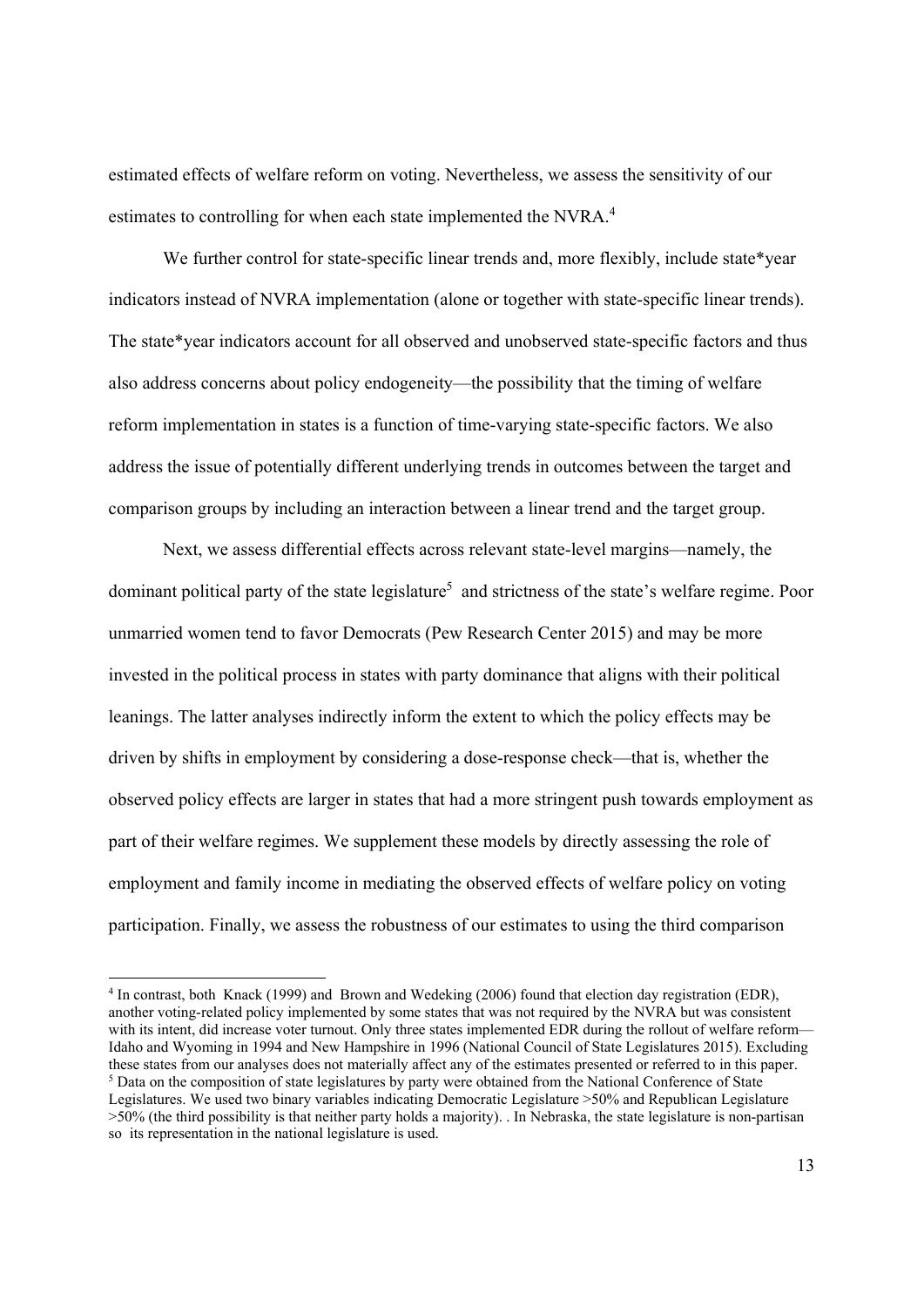group described earlier, and—using each of the primary comparison groups with education redefined accordingly—the extent to which effects were stronger for women with less than a high school education, who may have not have fared as well their more educated counterparts under the new welfare regime. That is, this group may have experienced a decrease in total income, with the loss of welfare benefits not being fully compensated by the increase in earnings from work.

#### **V. Results**

Table 1 shows mean percentages that registered and voted by year for the target group and our two primary comparison groups—(1) unmarried childless women ages 21–49 with a high school education or less, and (2) married mothers in the same age and education groups. For (1), the average difference between the target and comparison group in the percent registered to vote in the pre-welfare reform years (1990 and 1992) was about four percentage points, while the average difference in the post-welfare reform years (1998 to 2004) was about three percentage points. Thus, on average, the percent registered declined by about one percentage point. The corresponding difference voted was about four percentage points. For (2), the average difference between the target and comparison groups in the percent registered to vote in the pre-welfare reform years was about 13 percentage points, and this difference did not decrease in the postwelfare reform period. However, the corresponding difference that voted was about 2.5 percentage points. These mean differences are suggestive of modest positive effects of welfare reform on voting behavior of women at risk for welfare reliance. However, these differences may be confounded by other changes occurring over the period, and the multivariate DDD models in subsequent tables address this concern.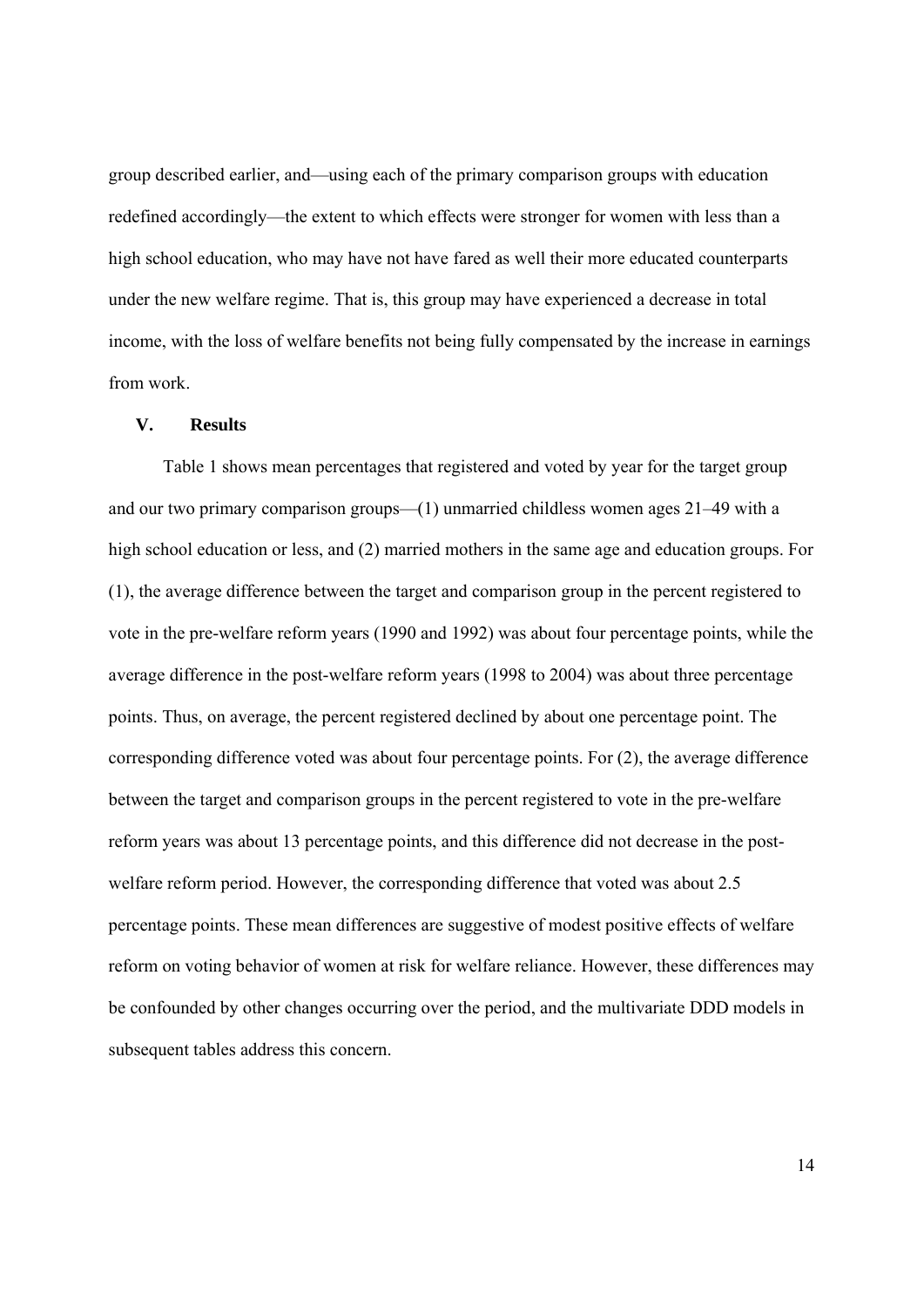Similar patterns are evident in Figures 1a&b and Figures 2a&b, for our target group (unmarried mothers age 21–49 with at most a high school education) and the two primary comparison groups. The time series in these figures correspond to numbers of years before and after welfare reform was implemented in the woman's state of residence.<sup>6</sup> Before welfare reform, women in the target group were less likely to register and to vote than those in the comparison groups. However, as welfare reform was implemented, the target group appeared to exhibit behavior more like that of the comparison groups (particularly the first).<sup>7</sup> This possible narrowing of the differences in registration and voting patterns between women most at risk of welfare receipt and similar women who were unlikely to be impacted by welfare policy, even without conditioning on any other factors, is suggestive that welfare reform may have played some role in increasing the probability of voting among low-educated unmarried mothers. However, as for the differences in means, these trends may be confounded by other changes and the multivariate DDD models in subsequent tables address this concern.

From our November CPS data, we also found that employment increased much more substantially for our target group than for either of the comparison groups after the implementation of welfare reform. Specifically, we compared the percentages of each group that were employed before and after welfare reform was implemented in their state of residence. In unadjusted results, the employment rate of the target group grew 7.5 percentage points relative to comparison group 2 and grew 18.2 percentage points relative to the growth in employment in comparison group 1<sup>8</sup> This difference, which was expected based on past literature, provides

<sup>&</sup>lt;sup>6</sup> A value of negative 1 corresponds to the twelve month period preceding the implementation of welfare reform in the woman's state, and a value of 0 corresponds to the first twelve months after welfare reform implementation. <sup>7</sup> Note that there could be up to a two year lag between the implementation of welfare reform and a Congressional

election, and there could be up to a four year lag between the implementation of welfare reform and a Presidential election.

<sup>&</sup>lt;sup>8</sup> Some of this difference may be due to unobserved trends and economic conditions. The conditional DDD estimate on employment (discussed later), based on Equation 2, is 6.4 percentage points and 10.0 percentage points for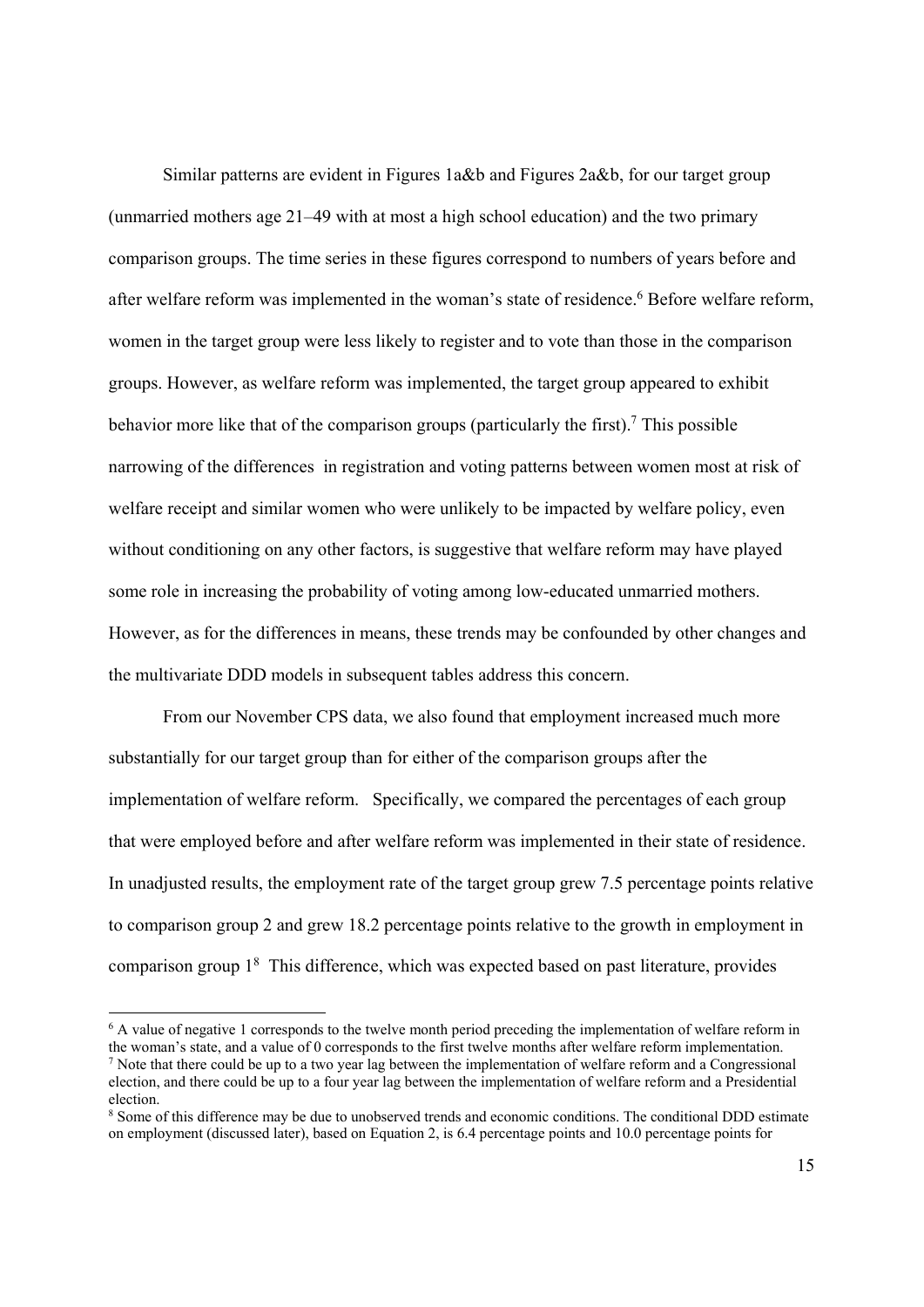further validation of our target and comparison groups. Also validating, more generally, is that in Table 1, we can see that for all low-educated women in the relevant age range, both registration and voting were higher in Presidential election years than in non-Presidential election years.

Table 2a presents regression results from linear probability models predicting voting behavior using our first comparison group (unmarried women with no children). Table 2b presents corresponding estimates using the second comparison group (married mothers with at most a high school education). In both tables, the estimates in the first two columns are for "registered to vote" as the dependent variable; those in the next two columns are for "voting in any even-numbered year," those in the fifth column are for "voting in a Presidential election year," and those in the last column are for "voting in a non-Presidential even-numbered year" (Congressional election). For the first two outcomes there are two sets of regressions. The first corresponds to Equation 2, where AFDC waiver programs and TANF programs are allowed to have separate effects. The second combines AFDC waivers and TANF into one indicator—any welfare reform. For Models 5 and 6, we present results only for "any welfare reform," our preferred measure for this paper for reasons discussed earlier.

 These DDD estimates are consistent with the trends presented in Table 1 and the figures, and indicate that welfare reform was associated with an increase in registration and voting among low-educated unmarried mothers. Model 1 in Table 2a suggests that TANF increased registration and voting by 3.5 and 2.7 percentage points, respectively, but that the AFDC waivers had no effect. However, as indicated earlier, the separate estimates for AFDC waivers and TANF, particularly the former, should be interpreted with caution because they are based on few elections. Using the same comparison group and the single measure of any welfare reform (our

and the contract of the contract of the contract of the contract of the contract of the contract of the contract of

groups 2 and 1, respectively (p-value=0.000), which is also consistent with the literature of the effects of welfare reform on employment. .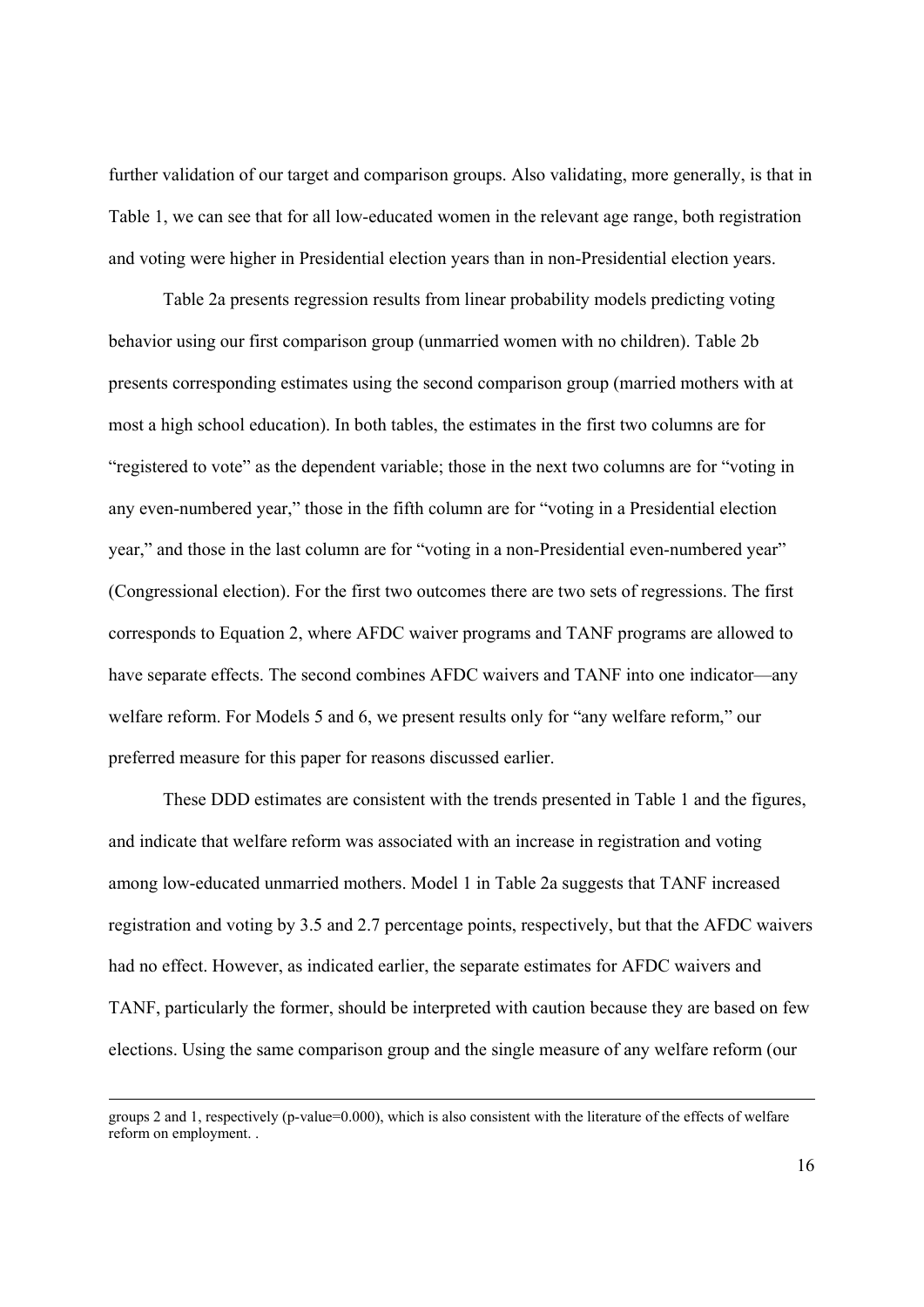preferred measure for this study), we find that welfare reform increased registration and voting by 2.9 and 1.9 percentage points, respectively, and that the effects on voting were much stronger in Presidential election years (2.7 percentage points). These results translate to 6.0 , 7.0, and 6.4 % increases relative to the baseline means for registration, voting in any election, and voting in a Presidential election, respectively, for the target group.

The results are similar when using the other comparison group (Table 2b), although the AFDC waivers as well as TANF were positively associated with registration and voting (and statistically significant for the former). Results using the single measure of any welfare reform, our preferred measure for this study, suggests that welfare reform increased voting registration by about 2.8 percentage points (Model 2), voting in any election by 2.3 percentage points (Model 4), and voting in a Presidential election by 3.9 percentage points, with the last translating to about a 9.2% increase relative to the baseline mean.

The magnitudes in Tables 2a&b are plausible given that similar specifications using both comparison groups find increases in employment on the order of 6–10 percentage points among the target group of women (reported in footnote 8). If we assume that employment is the main channel by which welfare reform affected voting behaviors, this would suggest a marginal "treatment-on-the-treated" effect of employment on voting of  $.19$  to  $.36$ . This compares to an average propensity to vote, conditional on employment, of 0.396, among the target group prior to welfare reform. Given that the effects are strongest in Presidential election years, the remaining analyses focus on voting in Presidential years and use the relevant subset of the data. However, the pattern of results is similar when we use the full sample instead (not shown).

<sup>&</sup>lt;sup>9</sup> To get these numbers, we divide the coefficients in specification (5) in Tables 2a and 2b by the growth in employment relative to the comparison group. That is, .19 is obtained by dividing .0188 by .10 and .36 is obtained by dividing .0233 by .064.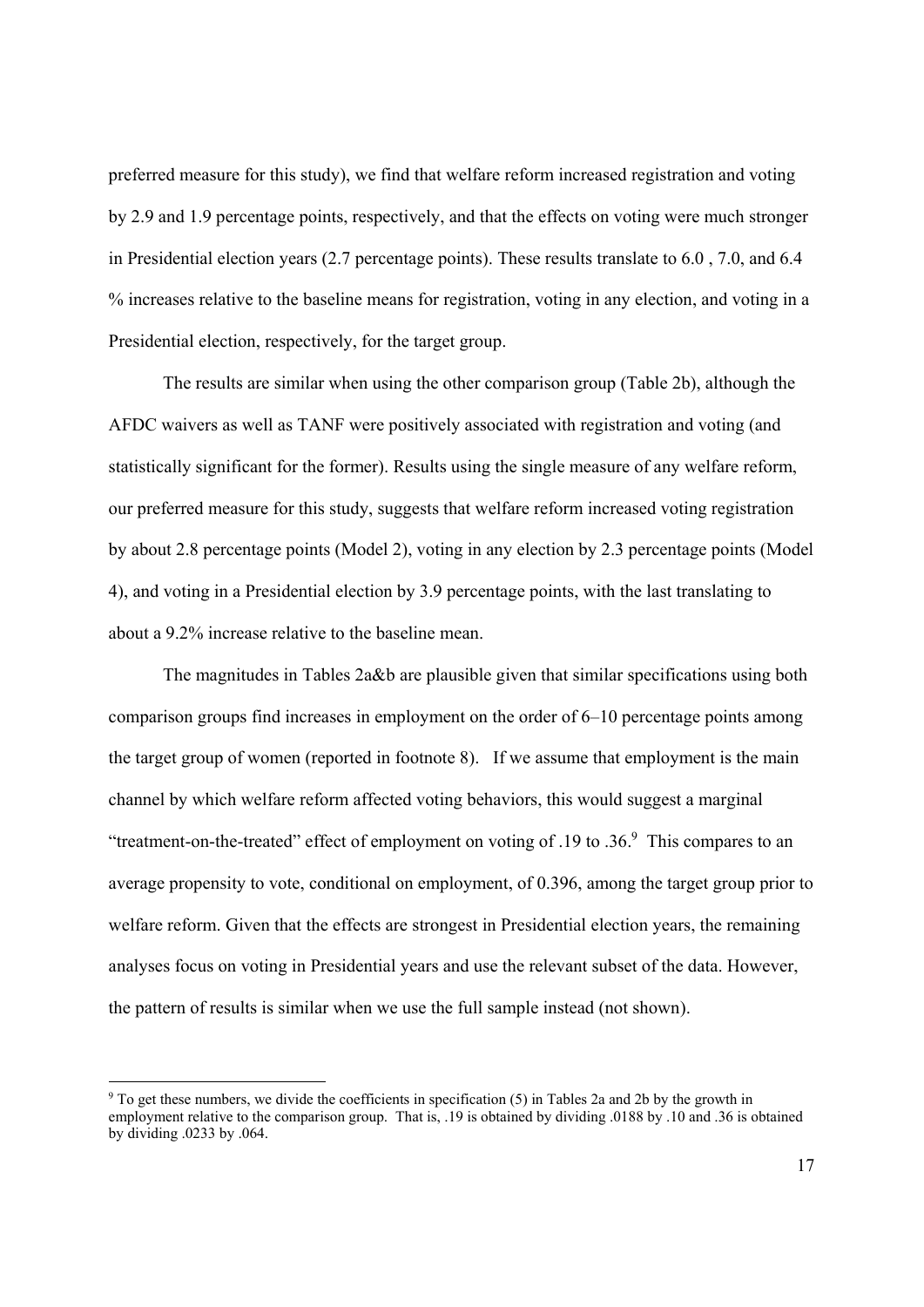As indicated earlier, a key concern underlying the DDD estimates in Tables 2a&b relates to unobserved time-varying state factors that may be correlated with the timing of welfare reform and which may also impact voting participation. A related concern is that the comparison groups may not be perfect counterfactuals for the target group, and thus may not fully purge the effects of all unobserved time-varying state-specific factors. We address these concerns in the models shown in Tables 3a&b.

Results shown in the first columns of both Table 3a and Table 3b (Model 1) are the "baseline estimates" from Model 5 in Table 2a and Table 2b, respectively, which use the single measure of any welfare reform. One potentially important policy confounder, as described in the previous section, is the National Voter Registration Act, which most states implemented in 1995 though several states had implemented similar provisions earlier. Model 2 in each of these tables controls for the implementation of the law or whether the state had implemented similar (or more liberal) provisions in the past. While 1996 was the first national election year under the NVRA, 14 states implemented welfare reform after the 1996 election, and 13 states had provisions similar to (or more liberal than) the NVRA prior to 1996. Thus, there is substantial variation in welfare reform implementation even after controlling for provisions of the NVRA. The estimated effects of any welfare reform on voting participation are unaffected when introducing this control. Model 3 in each of these tables additionally controls for unobserved time-varying state factors by including state-specific linear trends, and the estimates are slightly smaller than those in Models 1 and 2. Model 4 controls for all observed and unobserved time-varying state factors through the inclusion of a full set of state\*year fixed effects instead of indicators for NVRA or state-specific linear trends<sup>10</sup>. The estimated effects of welfare reform decline somewhat in

 $10$  Note that all state/year variables drop out of the equation when state/year dummies are included.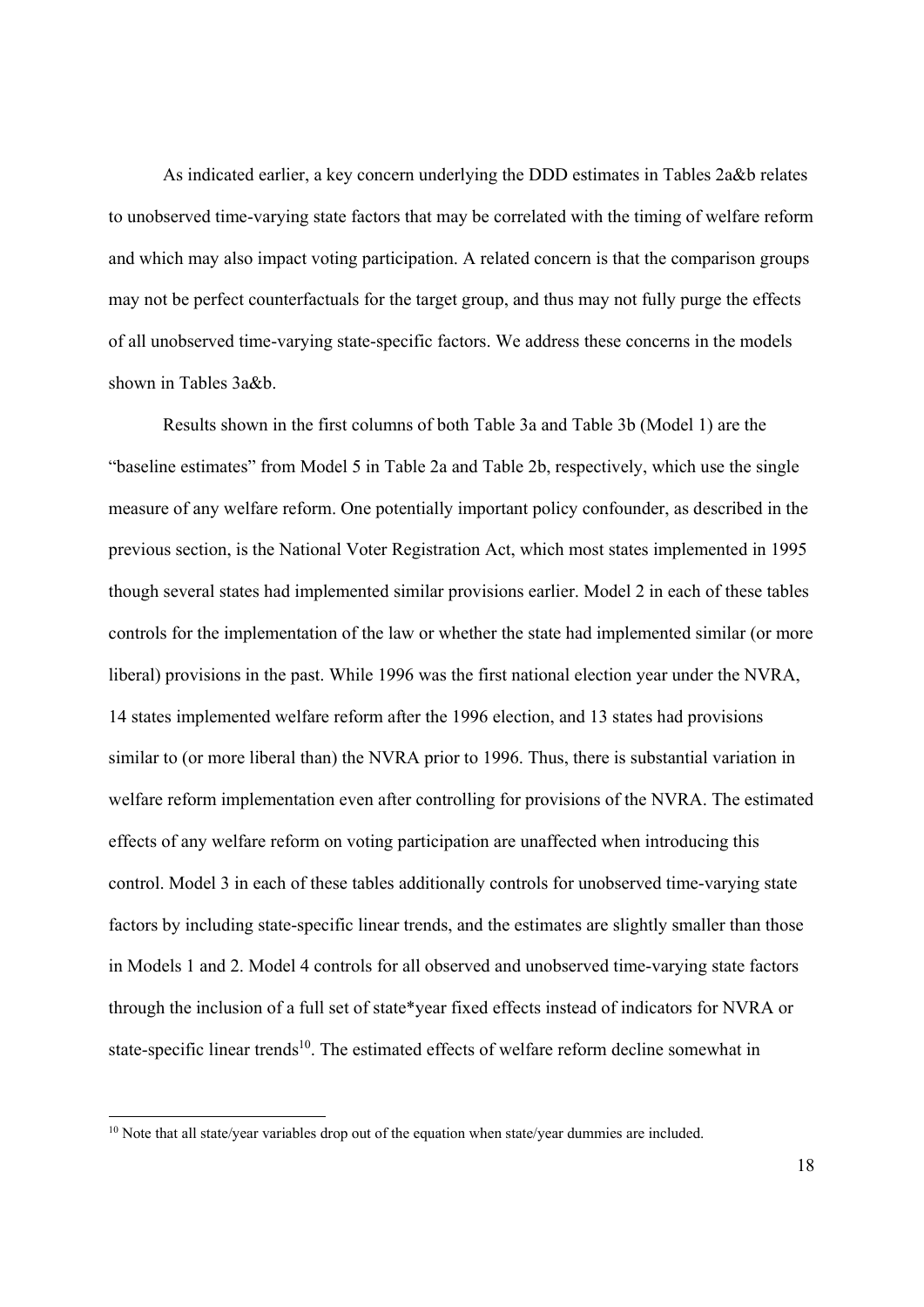magnitude but remain statistically significant. As indicated earlier, saturating the model with state\*year fixed effects also addresses concerns about policy endogeneity.

Another empirical concern related to state trends is that within a given state, there may be differential outcome trends between the target and comparison groups. In Model 5, we control for any such differential pre-policy trends by including an interaction between a linear trend and the target group. When using the first comparison group (Table 3a), the estimated effect of any welfare reform in this specification is lower than that in any other the other specifications and marginally significant. When using the second comparison group (Table 3b), the estimated effect becomes larger than that in any of the other specifications and suggests a 5 percentage point increase in voting participation; this compares to an estimated 4 percentage point increase in the baseline specification (Model 1) that does not control for the state\*year indicators or differential pre-policy trends. Given the general robustness of the estimates across all of these specifications and to preserve degrees of freedom, we use Model 1 from these tables as the baseline for comparison in subsequent specifications.

The results in Tables 2a&b and 3a&b consistently suggest that welfare reform is associated with an increase in voting participation, especially in Presidential election years. These are mean effects realized over all states, weighted by the target population in each state. Table 4 assesses heterogeneity in these effects across relevant state margins. Models 1 and 2 (using comparison group 1) and 5 and 6 (using comparison group 2) stratify the sample based on whether the state's legislature had a Republican or a Democratic majority. As expected, we find that the increase in voting participation associated with welfare reform was driven primarily by Democratic states; in states with a Republican majority in the legislature, welfare reform is not associated with any significant increase in voting behaviors. Models 3 and 4 (and Models 7 and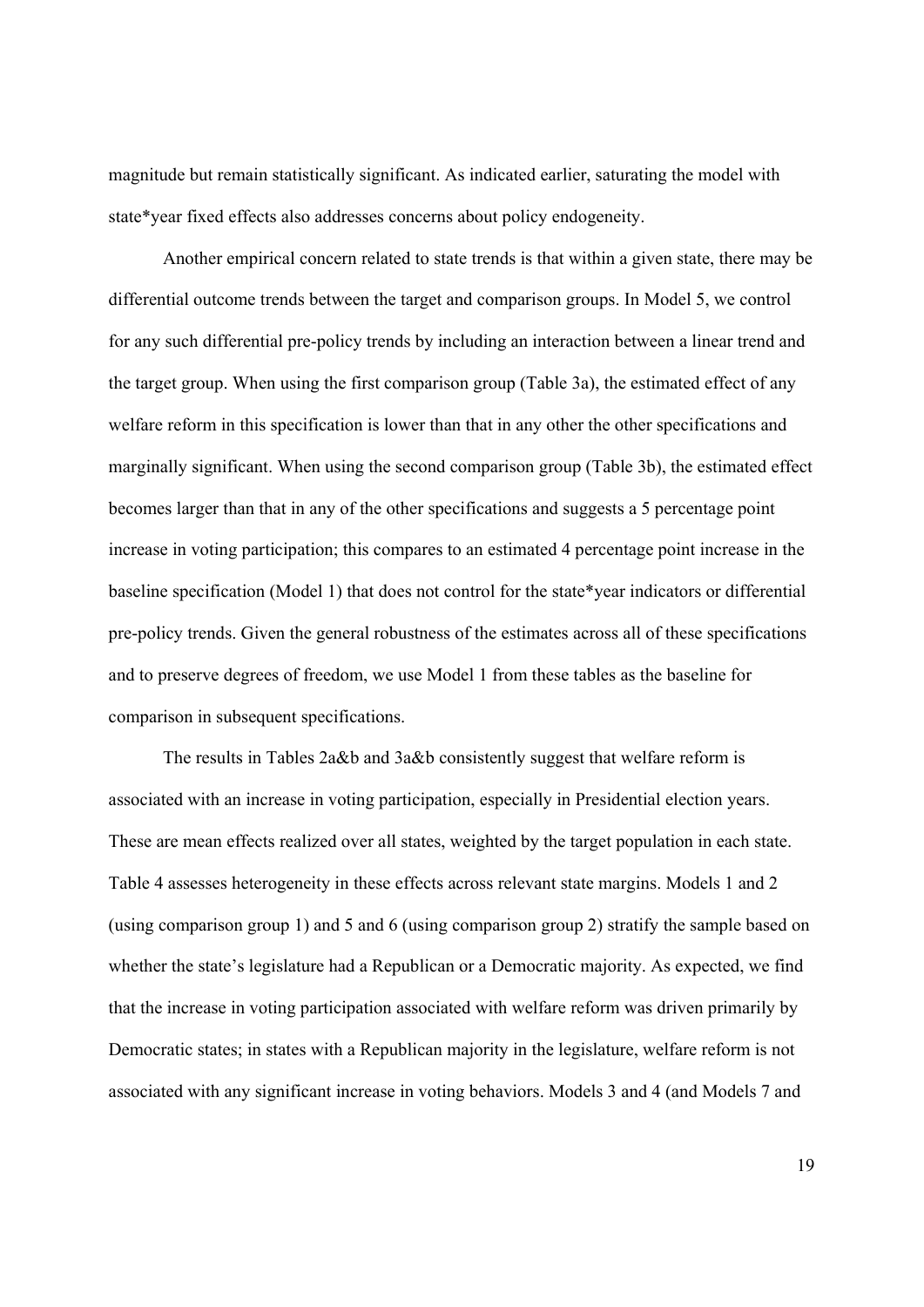8) stratify the sample into strict/moderate vs. weak work incentives based on the typology developed by Blank and Schmidt (2001) that incorporates various features of states' TANF programs (benefit generosity, earnings disregards, sanctions, and time limits) and categorizes states as strong, weak, or mixed in overall work incentives. If our estimated effects of welfare reform on voting represent causal links and operate through employment (the first-order effect of welfare reform), we would expect the effects to be stronger in states that enacted stricter proemployment policies under welfare reform. Due to limited sample sizes upon stratification, standard errors inflate and render some of the estimates imprecise. However, the effects are clearly larger in states with stronger employment-based incentives, suggesting that the effects of welfare reform operate, at least in part, through employment.

 Table 5 directly assesses the mediating effects of employment as well as those of education and family income. Models 1 and 5 add employment status (an indicator for whether the woman is currently employed) to the baseline specifications (Model 5 in Tables 2a&b, respectively). The effects of welfare reform decline in magnitude, and, as expected, current employment is positively associated with voting participation. Models 2 and 6 instead include categorical indicators for weekly hours worked, with non-employment as the reference category. Models 3 and 7 further include the natural log of family income, and the final specifications (Models 4 and 8) add an indicator for high school completion. Comparing the estimated effects of welfare reform in Models 4 and 8 with those from the corresponding baseline models, we find that a large part of the effects of welfare reform on voting appears to be mediated by employment, income, and education – factors that prior studies found or suggest were affected by welfare reform. The estimates in Models 4 and 8 again suggest that employment and family income increase voting participation, although conditional on employment, more working hours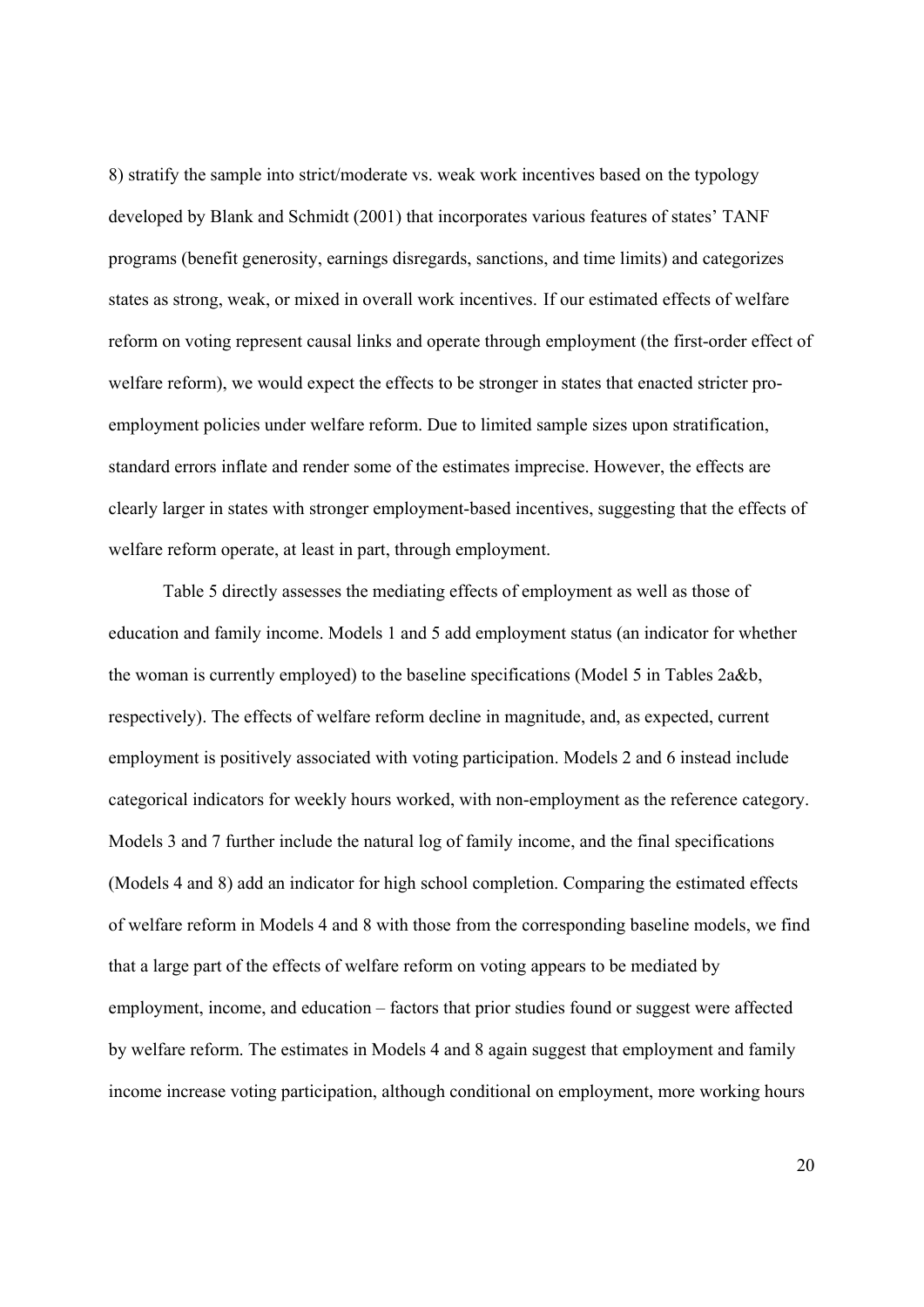reduce voting participation, likely owing to time constraints. Higher educational attainment is also associated with increased voting participation. The mediation analyses in Table 5, which are consistent with the hypothesized effects, should be interpreted with caution since the mediators are endogenous and constitute what Angrist and Pischke (2009) refer to as "bad controls." However, they provide a useful first look at hypothesized pathways.

In supplementary analyses (not shown) we assess the sensitivity of our estimates to a third comparison group, as guided by the literature (e.g., Dave et al. 2011)—unmarried mothers age 21–49 with at least some post high school education. We find consistent evidence, regardless of the comparison group being utilized, that welfare reform is associated with a 3–5 percentage point increase in voting participation. We also estimate models for the least educated of the target sample (those less than a high school education), adjusting the education cutoff for the comparison groups accordingly. When limiting the sample to women in the lowest tail of the education distribution, we find positive but much smaller and statistically insignificant effects of welfare reform compared to our main models, suggesting that welfare reform exacerbated both time and income constraints for this group.

#### **VI. Conclusions**

This study found robust evidence that welfare reform in the U.S. in the 1990s increased the likelihood of women's voting in an election by about 2 percentage points (for any even-year election) to 3–4 percentage points (Presidential election), which translates to about a 6 to 9% increase relative to the baseline means. The effects were largely confined to Presidential elections, were stronger in states that had a majority of Democratics as state legislators, were stronger in states with stronger work incentive policies, and appeared to operate through employment, education, and income.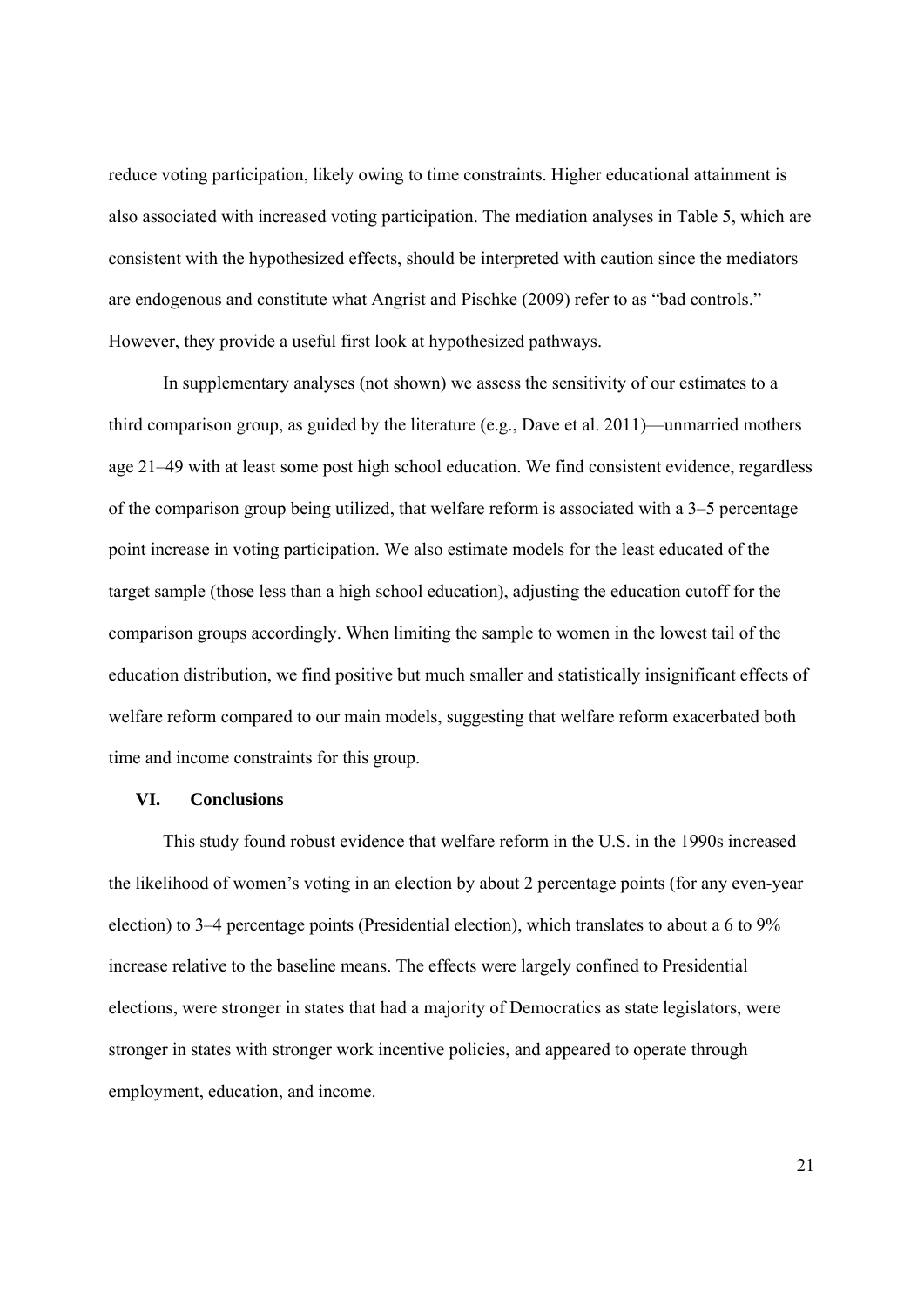The findings from this study inform culture of poverty debates by providing a rigorous test of the widely-embraced argument, on both sides of the political spectrum, that welfare reform brings women from the margins to the mainstream and encourages pro-social behavior. It complements previous studies finding that welfare reform reduced women's binge drinking, illicit drug use, and property crime (Kaestner & Tarlov 2006; Corman et al. 2013; Corman, Dave, and Reichman 2014). As far as we know, no previous population-based studies have investigated the causal effects of welfare policy on voting, on any other form of civic participation, or on any non-targeted mainstream behaviors more generally (targeted behaviors being working and marriage), and no such studies of which we are aware have found undesirable effects on non-targeted behaviors. As such, this study adds to the growing evidence that welfare reform encourages mainstream behavior.

The findings make important contributions to the multi-disciplinary literature on the determinants of voting by providing a strong test of the effects of work incentives (and, by inference, employment) and to the political science literature on how citizens' experiences with government programs affect their political participation. Finally, the findings provide a more complete picture of the effects of a major policy shift in the U.S. that is still very much in effect today and under which the next generation has been raised.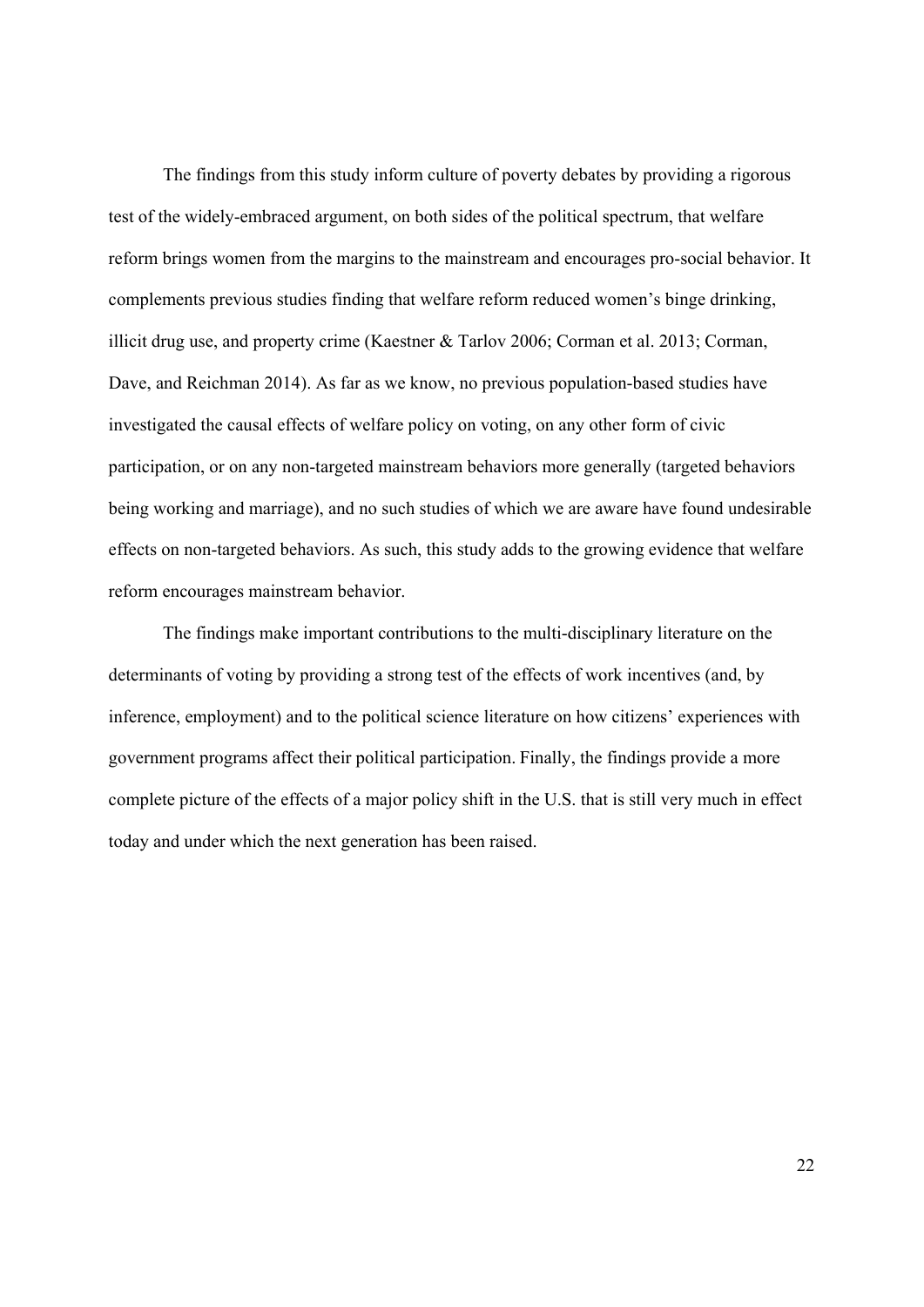#### **References**

- Angrist, J., Pischke, J.S. (2009). *Mostly Harmless Econometrics: An Empiricist's Companion*. Princeton University Press, 2009.
- Anderson, R., Curtis, J., Grabb, E. (2006), Trends in Civic Association Activity in four Democracies: The Special Case of Women in the United States. American Sociological Review, 71(3), 376–400.
- Blank, R.M. (2002). Evaluating Welfare Reform in the United States. Journal of Economic Literature, 40(4), 1105–66.
- Blank, R.M.,Schmidt, L. (2001). Work, Wages, and Welfare, in The New World of Welfare, Rebecca M. Blank and Ron Haskins, eds. Washington, D.C.: Brookings Institution.
- Brown, R. D., Wedeking, J. (2006). People Who Have Their Tickets But Do Not Use Them "Motor Voter," Registration, and Turnout Revisited. American Politics Research, 34(4), 479–504.
- Bruch, S. K., Ferree, M.M., Soss, J.B. (2010). From Policy to Polity: Democracy, Paternalism, and the Incorporation of Disadvantaged Citizens. American Sociological Review, 75(2), 205–26.
- Corman, H., Dave, D., Reichman, N.E. (2014). Effects of Welfare Reform on Women's Crime. International Review of Law and Economics, 40, 1–14.
- Corman, H., Dave, D., Das, D., Reichman, N.E. (2013). Effects of Welfare Reform on Illicit Drug Use of Adult Women. Economic Inquiry, 51(1), 653–74.
- Dave, D., Corman, H., Reichman, N.E. (2012). Effects of Welfare Reform on Education Acquisition of Adult Women. Journal of Labor Research, 33(2), 251–82.
- Dave, D., Reichman, N., Corman, H., Das, D. (2011). Effects of Welfare Reform on Vocational Education and Training. Economics of Education Review, 30(6), 1399–415.
- DeSilver, D. (2014). Voter Turnout Always Drops Off for Midterm Elections, but Why? Facttank—News in the Numbers, Pew Research Center. Accessed on Feb. 7, 2016 at: http://www.pewresearch.org/fact-tank/2014/07/24/voter-turnout-always-drops-off-formidterm-elections-but-why/
- Farber, H. (2009). Increasing Voter Turnout: Is Democracy Day the Answer? Unpublished working paper. Accessed on Feb. 8, 2016 at: http://www.princeton.edu/ceps/workingpapers/181farber.pdf
- Feddersen, T.J. (2004). Rational Choice Theory and the Paradox of Not Voting." Journal of Economic Perspectives, 18(1), 99–112.
- Gennetian, L.A., Knox, V. (2003). Staying Single: The Effects of Welfare Reform Policies on Marriage and Cohabitation. New York, NY: MDRC.399
- Glaeser, E.L., Laibson, D., Sacerdote, B. (2002). An Economic Approach to Social Capital. Economic Journal, 112(483), F437–58.
- Grogger, J., Karoly, L.A. (2005). Welfare Reform: Effects of a Decade of Change. Cambridge, MA: Harvard University Press.
- Jennings, J. (2001). Welfare Reform and Neighborhoods: Race and Civic Participation. The Annals of the American Academy of Political and Social Science, 577, 94–106.
- Katz, M.B. (2001). The Price of Citizenship: Redefining the American Welfare State. New York, NY: Metropolitan Books, Henry Holt & Co.
- Kaestner, R., Tarlov, E. (2006). Changes in the Welfare Caseload and the Health of Low-Educated Mothers. Journal of Policy Analysis and Management, 25(3), 623–43.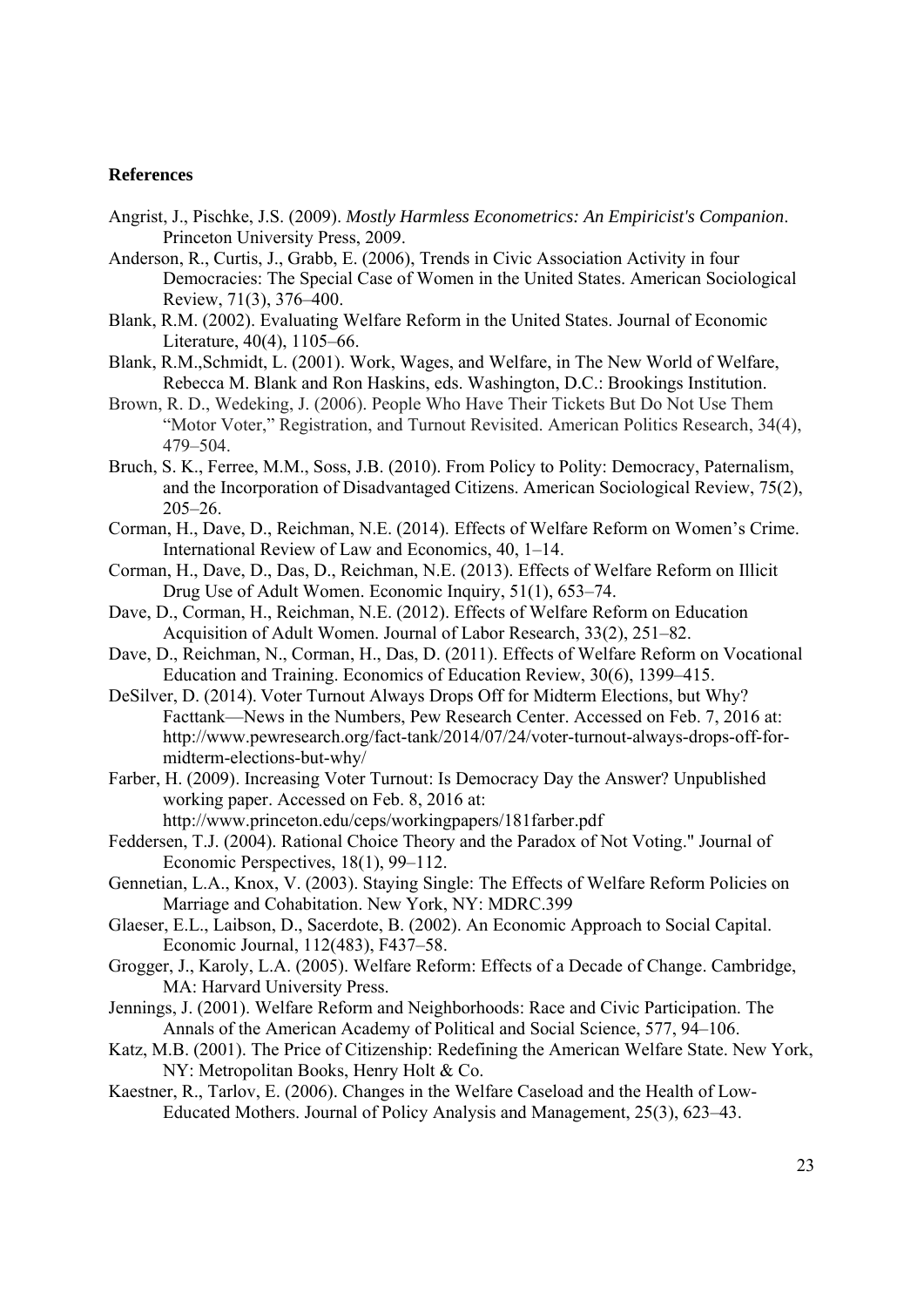- Knack, S. (1999). Drivers Wanted: Motor Voter and the Election of 1996. *PS: Political Science and Politics*, *32*(2), 237-243.
- McDonald, M. "The True Electorate: A Cross-Validation of Voter Registration Files and Election Survey Demographics," Public Opinion Quarterly, 2007, 71(4), 588–602.
- Loprest, P.J. (2012). How Has the TANF Caseload Changed Over Time? Accessed on Feb. 8, 2015 at: http://www.urban.org/UploadedPDF/412565-How-Has-the-TANF-Caseload-Changed-Over-Time.pdf
- National Council of State Legislatures (2015) Same Day Voter Registration. Accessed on Feb. 8, 2106 at: http://www.ncsl.org/research/elections-and-campaigns/same-dayregistration.aspx
- Pew Research Center. (2015) "The Politics of Financial Insecurity: A Democratic Tilt, Undercut by Low Participation."Accessed on Feb. 7, 2016 at: http://www.peoplepress.org/files/2015/01/1-8-15-Financial-security-release.pdf
- Schur, L. (2003). Employment and the Creation of an Active Citizenry. British Journal of Industrial Relations, 41(4), 751–71.
- Schoeni, R.F., Blank, R.M. (2000). What Has Welfare Reform Accomplished? Impacts on Welfare Participation, Employment, Income, Poverty, and Family Structure." National Bureau of Economic Research Working Paper #7627.
- Soss, J. (1999). Lessons of Welfare: Policy Design, Political Learning, and Political Action. American Political Science Review, 93(02), 363–380.
- Sugie, N. F. (2015). Chilling Effects: Diminished Political Participation among Partners of Formerly Incarcerated Men. Social Problems, spv017.
- U.S. Census Bureau, Statistical Abstract of the United States: 2012. Section 7: Elections. Accessed on Feb. 7, 2016 at: http://www.census.gov/prod/2011pubs/12statab/election.pdf
- U.S. Department of Health and Human Services. (1999). State Implementation of Major Changes to Welfare Policies, 1992–1998. Washington, D.C.: Office of the Assistant Secretary for Planning and Evaluation. Accessed on Feb. 9. 2016 at: https://aspe.hhs.gov/basicreport/state-implementation-major-changes-welfare-policies-1992-1998.
- U.S. Department of Justice. (2015) About the National Voter Registration Act. Accessed on Feb. 8, 2016 at: http://www.justice.gov/crt/about-national-voter-registration-act
- Ziliak, J.P. (2006). Taxes, Transfers, and the Labor Supply of Single Mothers. Unpublished working paper, 2006. Accessed on Feb. 5, 2016 at: http://www.nber.org/~confer/2006/URCf06/ziliak.pdf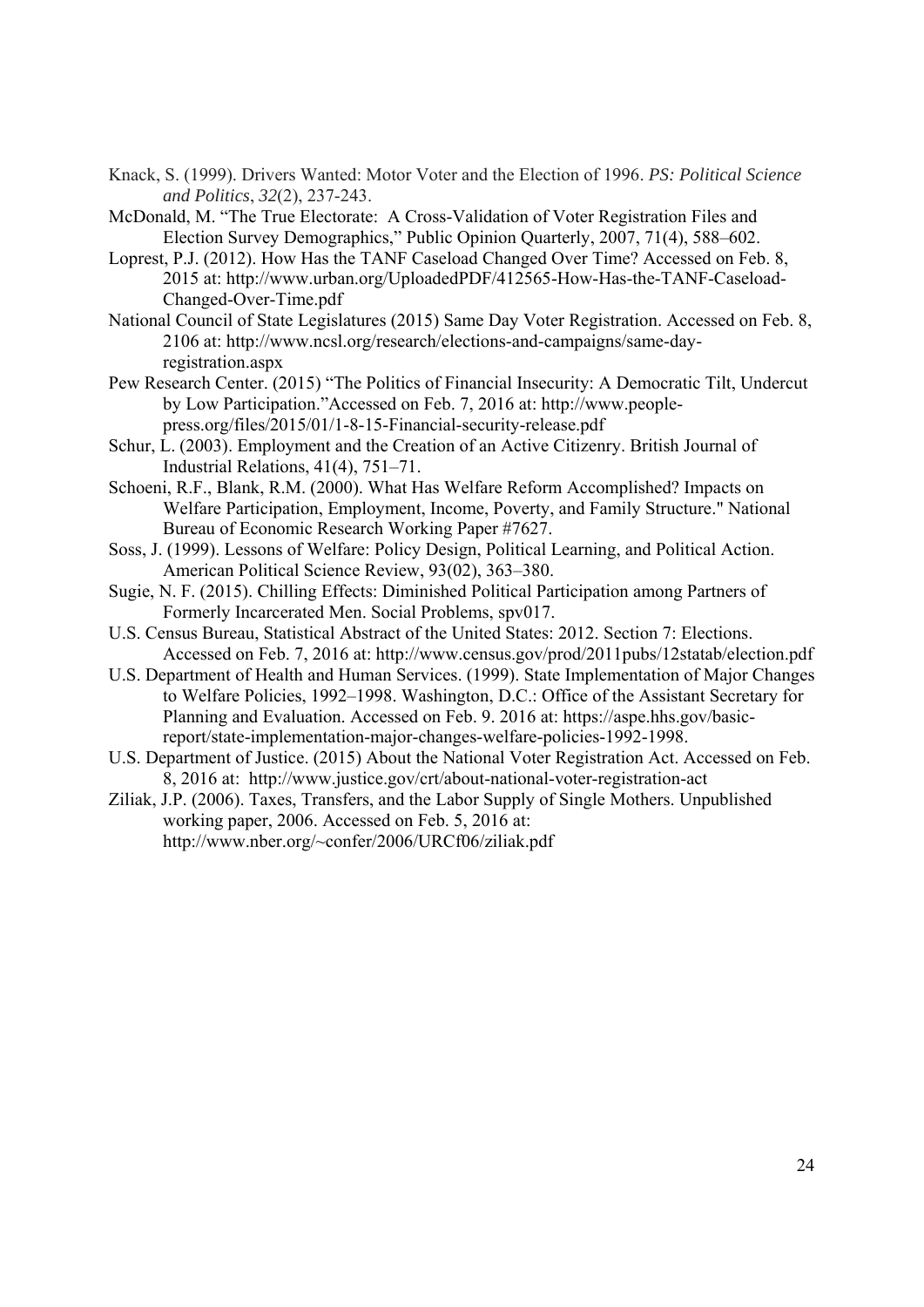

**Figure 1a –Registered to Vote by Years Since Welfare Reform —Comparison Group 1**

Target Group – Unmarried mothers, age 21-49, high school education or less Comparison Group – Unmarried women with no children, age 21-49, high school education or less





Target Group – Unmarried mothers, age 21-49, high school education or less Comparison Group -- Married mothers, age 21-49, high school education or less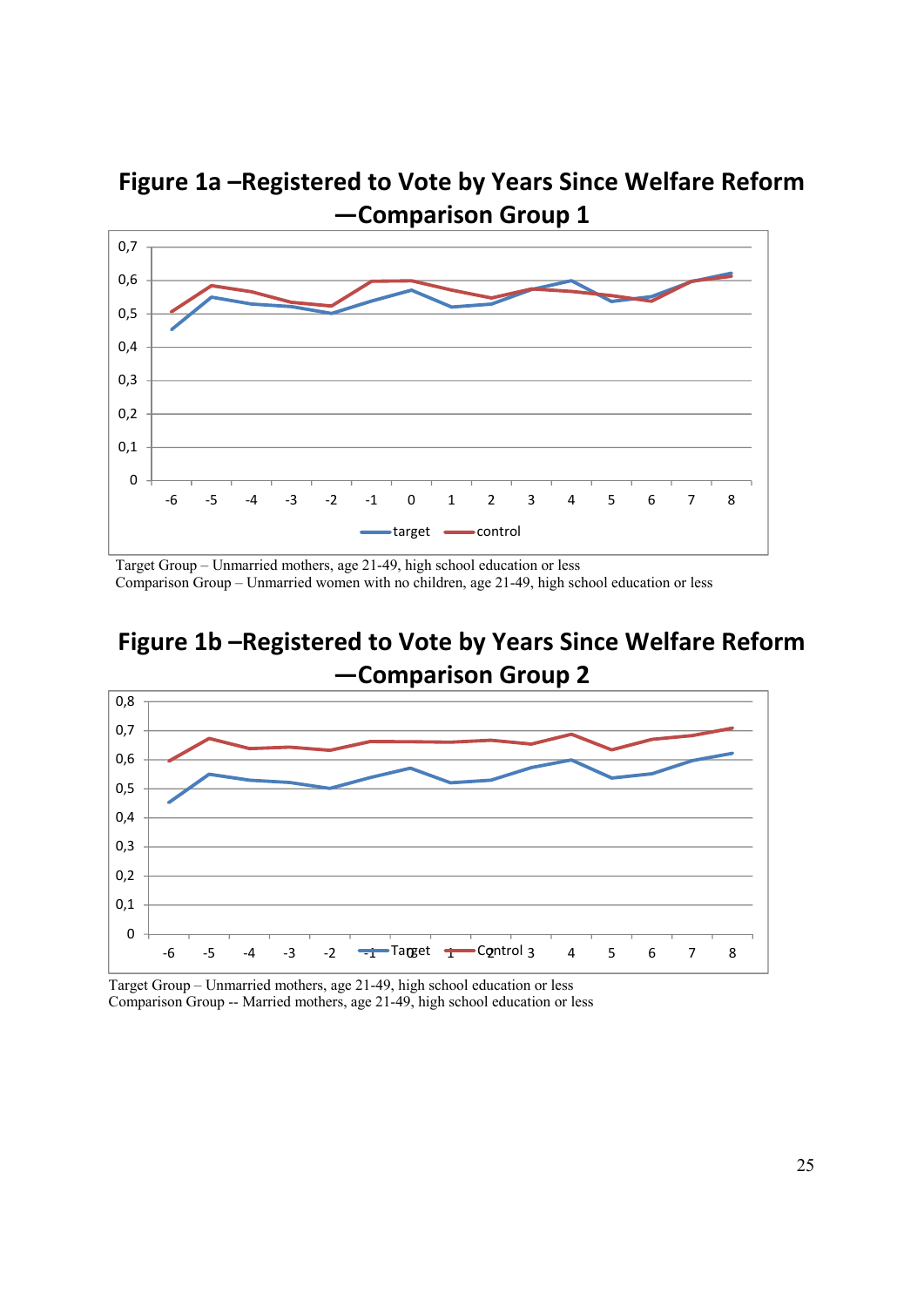

**Figure 2a –Voted in Election by Years Since Welfare Reform —Comparison Group 1**

Target Group – Unmarried mothers, age 21-49, high school education or less Comparison Group – Unmarried women with no children, age 21-49, high school education or less



**Figure 2b –Voted in Election by Years Since Welfare Reform**

Target Group – Unmarried mothers, age 21-49, high school education or less Comparison Group -- Married mothers, age 21-49, high school education or less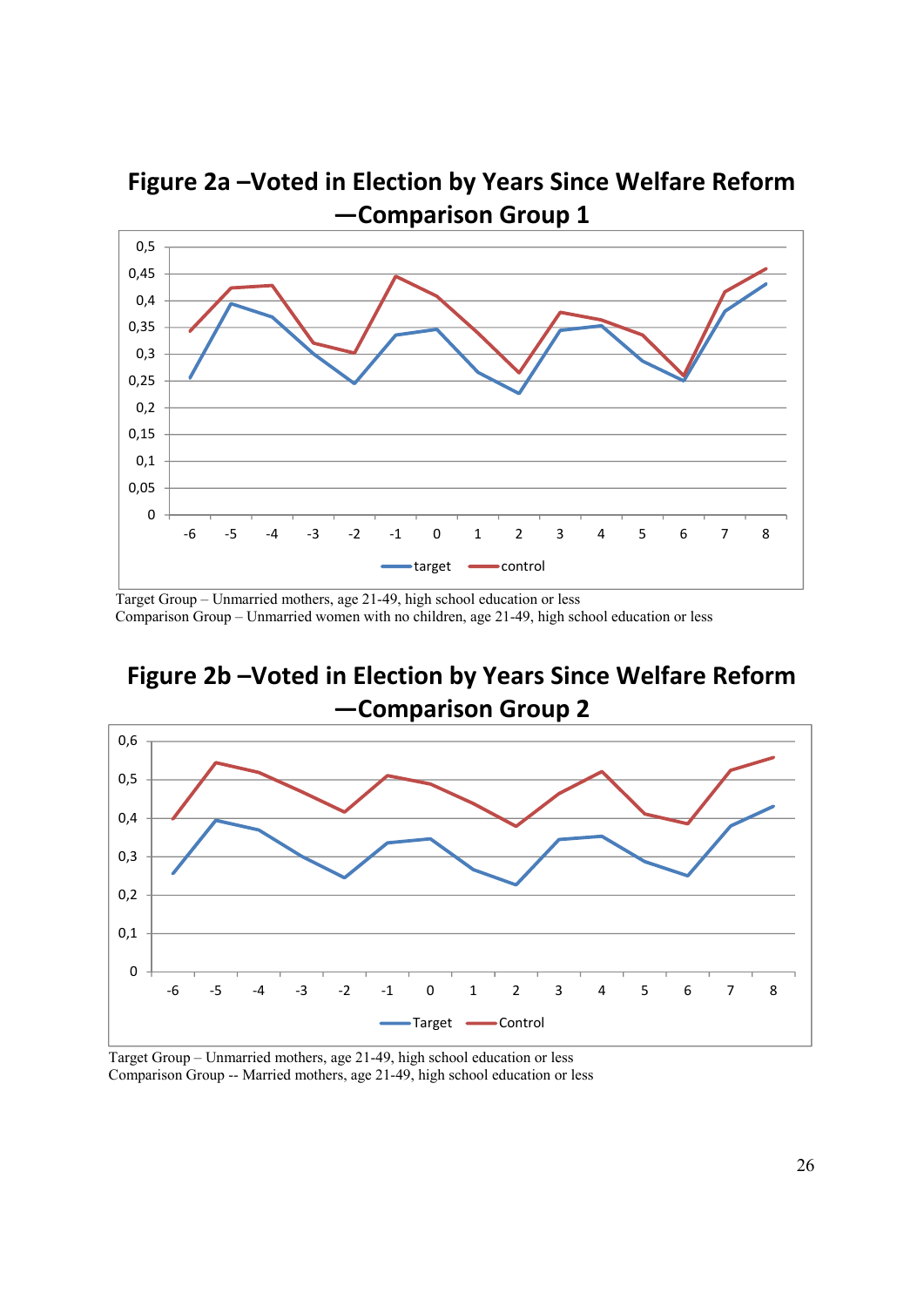#### **Table 1 Means: Women 21–49, U. S. Citizens November Current Population Surveys with Voting and Registration Supplements 1990–2004 Target & Comparison Groups**

|      | <b>Target</b>                |       | <b>Comparison</b>            |              | <b>Comparison</b>            |              |  |
|------|------------------------------|-------|------------------------------|--------------|------------------------------|--------------|--|
|      |                              |       | Group 1                      |              | Group 2                      |              |  |
|      | <b>Unmarried</b>             |       | <b>Unmarried</b>             |              | <b>Married</b>               |              |  |
|      | <b>Mother</b>                |       | <b>No Children</b>           |              | <b>Mothers</b>               |              |  |
|      | <b>High School Education</b> |       | <b>High School Education</b> |              | <b>High School Education</b> |              |  |
|      | or Less                      |       | or Less                      |              | or Less                      |              |  |
|      |                              |       |                              |              |                              |              |  |
|      | <b>Registered</b>            | Voted | <b>Registered</b>            | <b>Voted</b> | <b>Registered</b>            | <b>Voted</b> |  |
| 1990 | 0.490                        | 0.260 | 0.526                        | 0.325        | 0.622                        | 0.405        |  |
| 1992 | 0.559                        | 0.416 | 0.602                        | 0.493        | 0.680                        | 0.597        |  |
| 1994 | 0.483                        | 0.226 | 0.521                        | 0.275        | 0.614                        | 0.384        |  |
| 1996 | 0.572                        | 0.350 | 0.594                        | 0.408        | 0.663                        | 0.501        |  |
| 1998 | 0.533                        | 0.228 | 0.532                        | 0.264        | 0.650                        | 0.360        |  |
| 2000 | 0.586                        | 0.385 | 0.580                        | 0.405        | 0.692                        | 0.550        |  |
| 2002 | 0.550                        | 0.238 | 0.542                        | 0.266        | 0.648                        | 0.371        |  |
| 2004 | 0.627                        | 0.463 | 0.624                        | 0.483        | 0.713                        | 0.588        |  |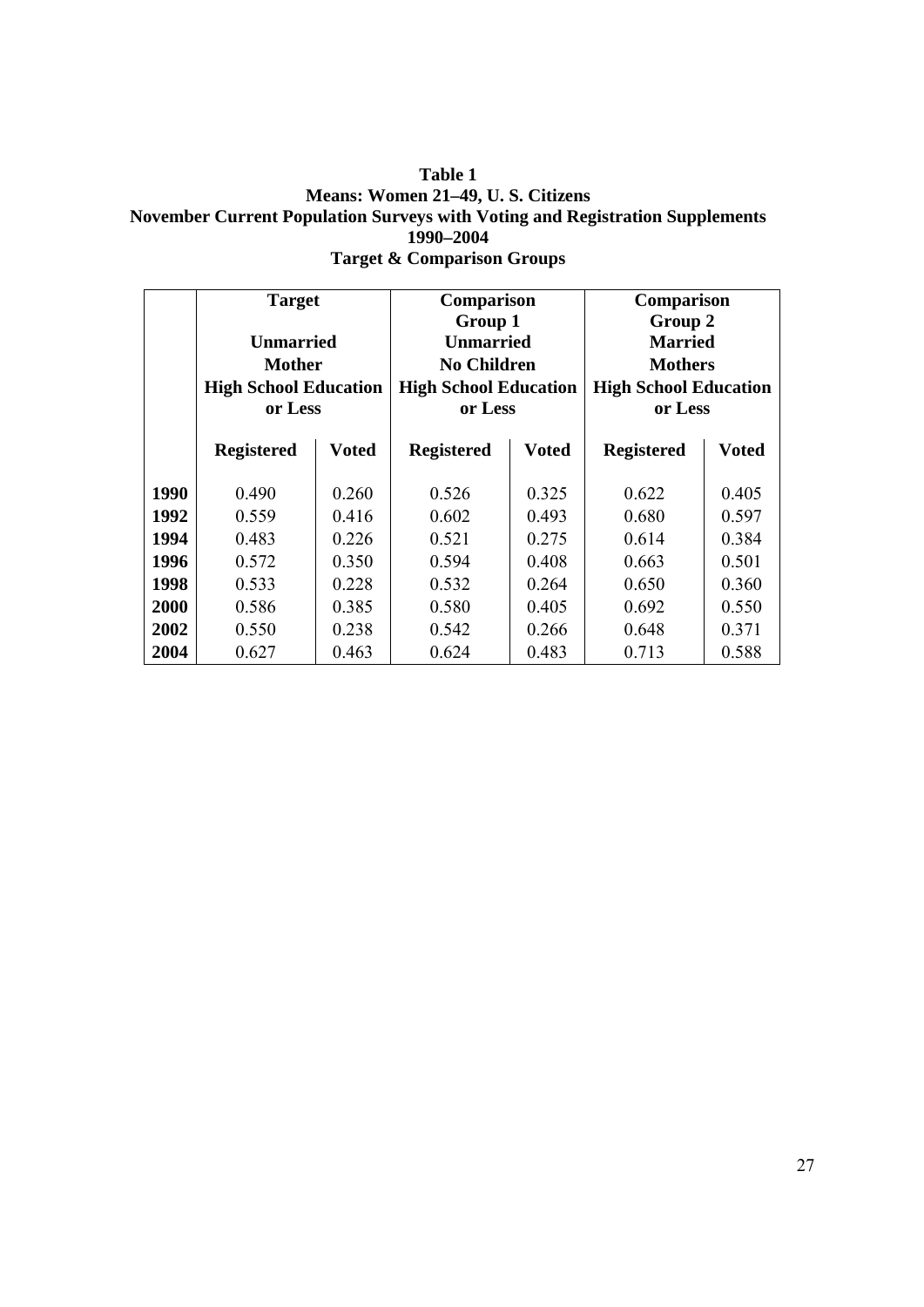|                          | Comparison Group 1: Unmarried Women with No Children, Ages 21–49, High School Education or Less |                   |              |              |                     |                     |  |  |  |  |  |
|--------------------------|-------------------------------------------------------------------------------------------------|-------------------|--------------|--------------|---------------------|---------------------|--|--|--|--|--|
| <b>Model</b>             | (1)                                                                                             | (2)               | (3)          | (4)          | (5)                 | (6)                 |  |  |  |  |  |
| <b>Outcome</b>           | <b>Registered</b>                                                                               | <b>Registered</b> | <b>Voted</b> | <b>Voted</b> | <b>Voted in</b>     | <b>Voted in</b>     |  |  |  |  |  |
|                          |                                                                                                 |                   |              |              | <b>Presidential</b> | Non-                |  |  |  |  |  |
|                          |                                                                                                 |                   |              |              | <b>Election</b>     | <b>Presidential</b> |  |  |  |  |  |
|                          |                                                                                                 |                   |              |              |                     | <b>Election</b>     |  |  |  |  |  |
| <b>AFDC</b> Waiver       | 0.0125                                                                                          |                   | 0.0227       |              |                     |                     |  |  |  |  |  |
|                          | (0.0221)                                                                                        |                   | (0.0138)     |              |                     |                     |  |  |  |  |  |
| <b>TANF</b>              | $-0.0162$                                                                                       |                   | $-0.0155$    |              |                     |                     |  |  |  |  |  |
|                          | (0.0177)                                                                                        |                   | (0.0161)     |              |                     |                     |  |  |  |  |  |
| Waiver*Target            | $-0.0026$                                                                                       |                   | $-0.0240$    |              |                     |                     |  |  |  |  |  |
|                          | (0.0163)                                                                                        |                   | (0.0145)     |              |                     |                     |  |  |  |  |  |
| TANF <sup>*</sup> Target | $0.0354***$                                                                                     |                   | $0.0269***$  |              |                     |                     |  |  |  |  |  |
|                          | (0.0101)                                                                                        |                   | (0.0091)     |              |                     |                     |  |  |  |  |  |
| Any Welfare Reform       |                                                                                                 | $-0.0081$         |              | $-0.0048$    | $-0.0487**$         | 0.0368              |  |  |  |  |  |
|                          |                                                                                                 | (0.0144)          |              | (0.0116)     | (0.0191)            | (0.0249)            |  |  |  |  |  |
| Welfare Reform*Target    |                                                                                                 | $0.0293***$       |              | $0.0188**$   | $0.0274**$          | 0.0100              |  |  |  |  |  |
|                          |                                                                                                 | (0.0080)          |              | (0.0080)     | (0.0112)            | (0.0111)            |  |  |  |  |  |
| <b>Observations</b>      | 32234                                                                                           | 32234             | 32790        | 32790        | 15669               | 17121               |  |  |  |  |  |

| Table 2a                                                                                     |
|----------------------------------------------------------------------------------------------|
| <b>Effects of Welfare Reform on Registration &amp; Voting</b>                                |
| Target Group: Unmarried Mothers, Ages 21–49, High School Education or Less                   |
| nparison Group 1: Unmarried Women with No Children, Ages 21–49, High School Education or Les |

Notes: Coefficients from OLS models are reported. State-clustered standard errors are reported in parentheses. All models control for state and year fixed effects and include the following covariates: age, age-squared, race (black, other race), Hispanic, marital history (widowed/divorced/separated, never married), number of children <18, number of household members 18+, MSA residence, current and 1-year lagged state unemployment rate, current and 1-year lagged state personal income per capita, log female population, state poverty rate, state minimum wage, 1- and 2-year lagged welfare caseloads, % state legislature Democrat/Republican, Republican governor, Democrat governor, and registration/voting rates of males. Asterisks denote statistical significance as follows: \*p  $\leq$  10; \*\*p  $\leq .05$ ; \*\*\*p  $\leq .01$ .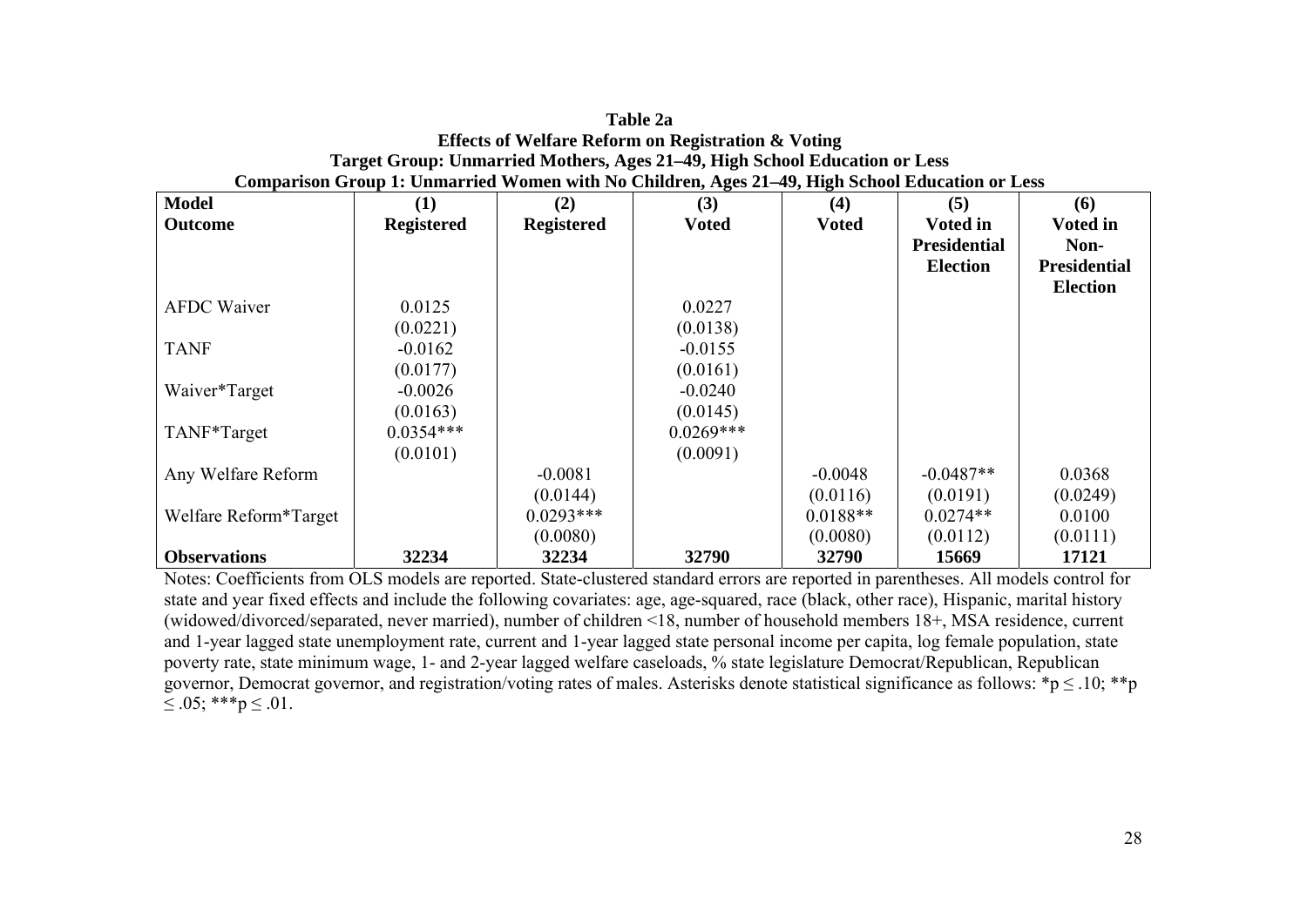| <b>Table 2b</b>                                                                |
|--------------------------------------------------------------------------------|
| Effects of Welfare Reform on Registration & Voting                             |
| Target Group: Unmarried Mothers, Ages 21–49, High School Education or Less     |
| Comparison Group 2: Married Mothers, Ages 21–49, High School Education or Less |

| <b>Model</b>             | (1)               | (2)               | (3)          | ▱<br>(4)     | (5)                 | (6)                 |
|--------------------------|-------------------|-------------------|--------------|--------------|---------------------|---------------------|
| <b>Outcome</b>           | <b>Registered</b> | <b>Registered</b> | <b>Voted</b> | <b>Voted</b> | <b>Voted in</b>     | <b>Voted in</b>     |
|                          |                   |                   |              |              | <b>Presidential</b> | Non-                |
|                          |                   |                   |              |              | <b>Election</b>     | <b>Presidential</b> |
|                          |                   |                   |              |              |                     | <b>Election</b>     |
|                          |                   |                   |              |              |                     |                     |
| <b>AFDC Waiver</b>       | $-0.0123$         |                   | $-0.0179$    |              |                     |                     |
|                          | (0.0118)          |                   | (0.0118)     |              |                     |                     |
| <b>TANF</b>              | 0.0011            |                   | 0.0001       |              |                     |                     |
|                          | (0.0149)          |                   | (0.0142)     |              |                     |                     |
| Waiver*Target            | $0.0421**$        |                   | 0.0255       |              |                     |                     |
|                          | (0.0159)          |                   | (0.0155)     |              |                     |                     |
| TANF <sup>*</sup> Target | $0.0238**$        |                   | $0.0228**$   |              |                     |                     |
|                          | (0.0097)          |                   | (0.0092)     |              |                     |                     |
| Any Welfare Reform       |                   | $-0.0056$         |              | $-0.0134$    | $-0.0457***$        | $0.0263*$           |
|                          |                   | (0.0110)          |              | (0.0101)     | (0.0148)            | (0.0153)            |
| Welfare Reform*Target    |                   | $0.0272***$       |              | $0.0233***$  | $0.0390***$         | 0.0154              |
|                          |                   | (0.0096)          |              | (0.0087)     | (0.0133)            | (0.0104)            |
| <b>Observations</b>      | 54470             | 54470             | 55048        | 55048        | 25796               | 29252               |

Notes: Coefficients from OLS models are reported. State-clustered standard errors are reported in parentheses. All models control for state and year fixed effects and include the following covariates: age, age-squared, race (black, other race), Hispanic, marital history (widowed/divorced/separated, never married), number of children <18, number of household members 18+, MSA residence, current and 1-year lagged state unemployment rate, current and 1-year lagged state personal income per capita, log female population, state poverty rate, state minimum wage, 1- and 2-year lagged welfare caseloads, % state legislature Democrat/Republican, Republican governor, Democrat governor, and registration/voting rates of males. Asterisks denote statistical significance as follows: \*p  $\leq 0.10$ ; \*\*p  $\leq .05$ ; \*\*\*p  $\leq .01$ .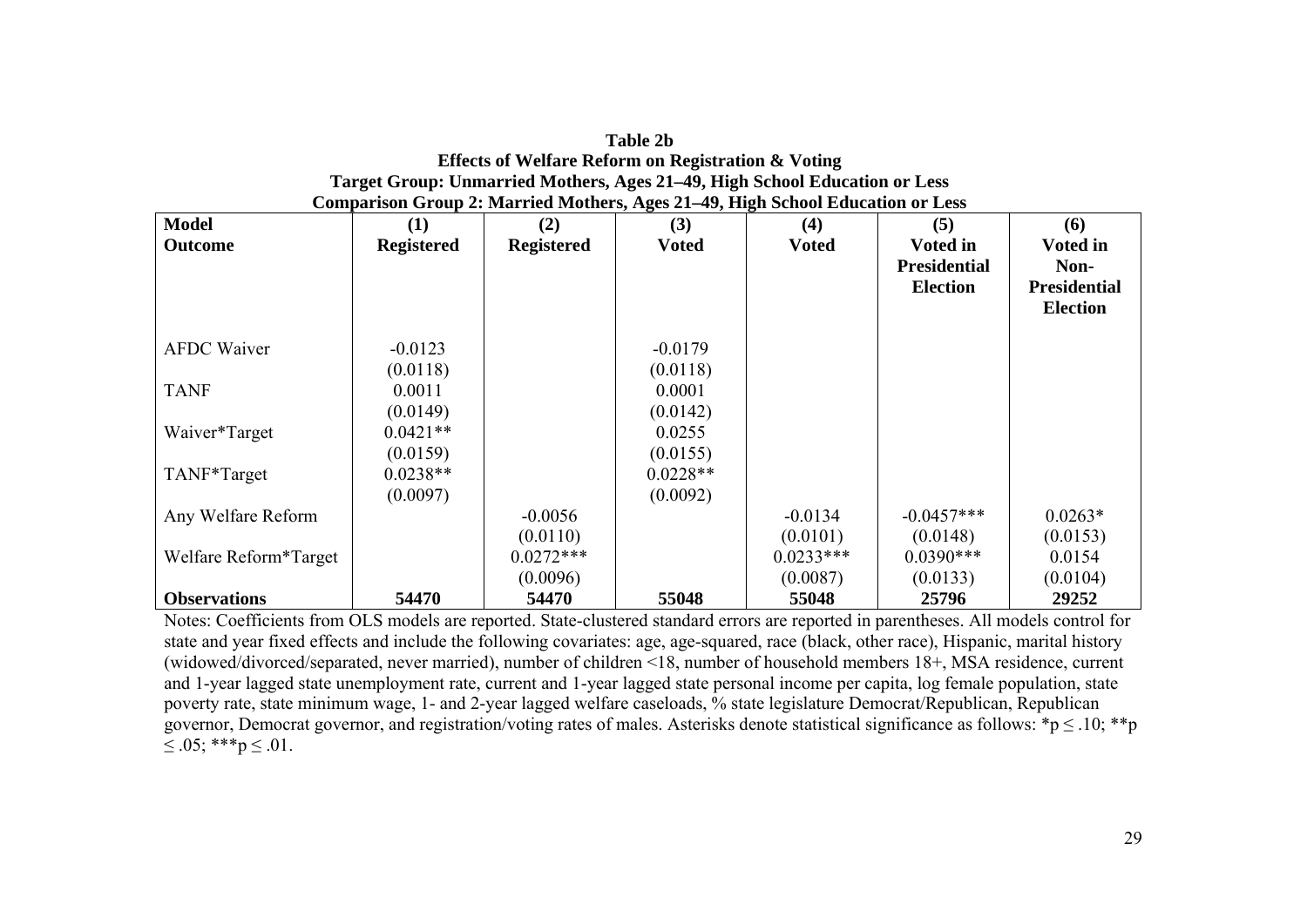#### **Table 3a Effects of Welfare Reform on Voting (Presidential Elections) Accounting for Differential Trends Target Group: Unmarried Mothers, Ages 21–49, High School Education or Less Comparison Group 1: Unmarried Women with No Children, Ages 21–49, High School Education or Less**

|                           |             | ечисанон от есля |                |                |                |
|---------------------------|-------------|------------------|----------------|----------------|----------------|
| Model                     | (1)         | (2)              | (3)            | (4)            | (5)            |
| Any Welfare Reform        | $-0.0487**$ | $-0.0532**$      | $-0.0526**$    | $-0.3110***$   | $-0.3099$ ***  |
|                           | (0.0191)    | (0.0199)         | (0.0226)       | (0.0086)       | (0.0087)       |
| Welfare Reform*Target     | $0.0274**$  | $0.0272**$       | $0.0264**$     | $0.0227**$     | $0.0197*$      |
|                           | (0.0112)    | (0.0112)         | (0.0114)       | (0.0109)       | (0.0112)       |
| Motor Voter Law           | No.         | Yes              | Yes            | N <sub>0</sub> | N <sub>0</sub> |
| <b>State Linear Trend</b> | No.         | N <sub>0</sub>   | Yes            | N <sub>0</sub> | N <sub>0</sub> |
| State * Year Indicators   | No.         | N <sub>0</sub>   | No.            | Yes            | Yes            |
| Target *                  | No          | N <sub>0</sub>   | N <sub>0</sub> | N <sub>0</sub> | Yes            |
| Linear Pre-policy Trend   |             |                  |                |                |                |
| <b>Observations</b>       | 15669       | 15669            | 15669          | 20682          | 20682          |

Notes: See Table 2a. Model 1 is identical to Model 5 in Table 2a. Models 2 through 5 add covariates to that model, as indicated.

#### **Table 3b Effects of Welfare Reform on Voting (Presidential Elections) Accounting for Differential Trends Target Group: Unmarried Mothers, Ages 21–49, High School Education or Less**

# **Comparison Group 2: Married Mothers, Ages 21–49, High School Education or Less**

| Model                     | (1)            | (2)            | (3)            | $\boldsymbol{(4)}$ | (5)            |
|---------------------------|----------------|----------------|----------------|--------------------|----------------|
| Any Welfare Reform        | $-0.0457***$   | $-0.0489***$   | $-0.0516***$   | $-0.3604***$       | $-0.3686***$   |
|                           | (0.0148)       | (0.0143)       | (0.0150)       | (0.0048)           | (0.0058)       |
| Welfare Reform*Target     | $0.0390***$    | $0.0390***$    | $0.0387***$    | $0.0248**$         | $0.0507***$    |
|                           | (0.0133)       | (0.0132)       | (0.0130)       | (0.0112)           | (0.0158)       |
| Motor Voter Law           | No             | Yes            | Yes            | N <sub>0</sub>     | N <sub>0</sub> |
| <b>State Linear Trend</b> | N <sub>0</sub> | N <sub>0</sub> | Yes            | N <sub>0</sub>     | N <sub>0</sub> |
| State * Year Indicators   | N <sub>0</sub> | N <sub>0</sub> | N <sub>0</sub> | Yes                | Yes            |
| Target *                  | N <sub>0</sub> | N <sub>0</sub> | N <sub>0</sub> | N <sub>0</sub>     | Yes            |
| Linear Pre-policy Trend   |                |                |                |                    |                |
| <b>Observations</b>       | 25796          | 25796          | 25796          | 35482              | 35482          |

Notes : See Table 2b. Model 1 is identical to Model 5 in Table 2b. Models 2 through 5 add covariates to that model, as indicated.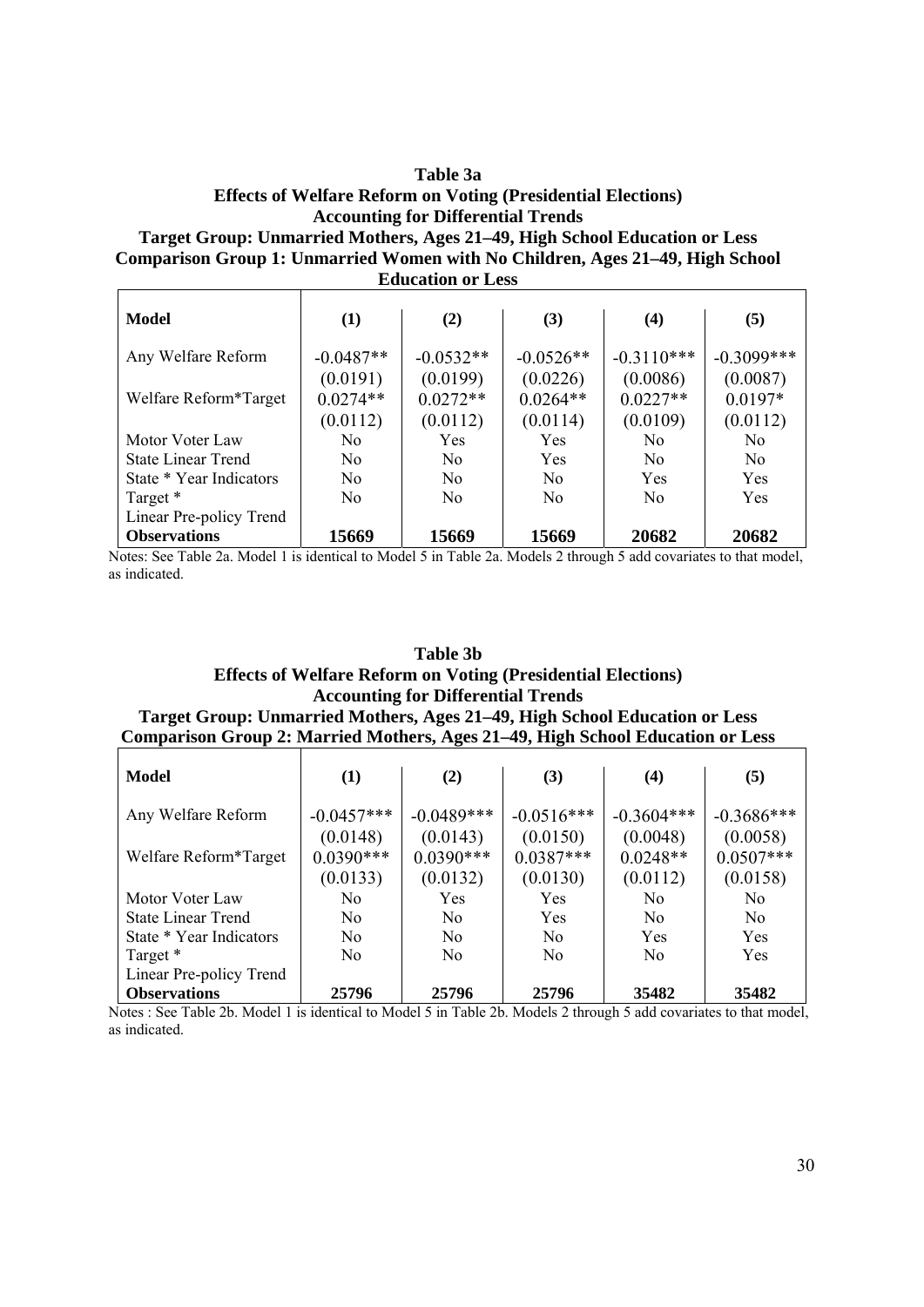#### **Table 4 Effects of Welfare Reform on Voting (Presidential Elections) Heterogeneous Effects Along Relevant State Margins**

|                       | <b>Comparison Group 1</b> |                   |               |                   | <b>Comparison Group 2</b> |                   |                   |                   |  |
|-----------------------|---------------------------|-------------------|---------------|-------------------|---------------------------|-------------------|-------------------|-------------------|--|
| <b>Model</b>          | (1)                       | $\rm(2)$          | (3)           | (4)               | (5)                       | <b>(6)</b>        | (7)               | (8)               |  |
| <b>Sample</b>         | <b>State</b>              | <b>State</b>      | Work          | Work              | <b>State</b>              | <b>State</b>      | Work              | Work              |  |
|                       | Legislature               | Legislature       | Incentives    | <b>Incentives</b> | Legislature               | Legislature       | <b>Incentives</b> | <b>Incentives</b> |  |
|                       | <b>Republican</b>         | <b>Democratic</b> | <b>Strong</b> | Weak              | <b>Republican</b>         | <b>Democratic</b> | <b>Strong</b>     | Weak              |  |
|                       |                           |                   |               |                   |                           |                   |                   |                   |  |
| Any Welfare Reform    | $-0.0573*$                | $-0.0618*$        | $-0.0500**$   | 0.0867            | $-0.0147$                 | $-0.0888***$      | $-0.0556***$      | $0.0979**$        |  |
|                       | (0.0312)                  | (0.0308)          | (0.0216)      | (0.0507)          | (0.0176)                  | (0.0215)          | (0.0156)          | (0.0339)          |  |
| Welfare Reform*Target | 0.0151                    | $0.0337**$        | $0.0326***$   | $-0.0192$         | 0.0053                    | $0.0469***$       | $0.0509***$       | $-0.0512$         |  |
|                       | (0.0177)                  | (0.0152)          | (0.0105)      | (0.0546)          | (0.0351)                  | (0.0155)          | (0.0133)          | (0.0422)          |  |
| <b>Observations</b>   | 5669                      | 9144              | 13852         | 1817              | 9448                      | 14926             | 22591             | 3205              |  |

Notes: See Tables 2a&b. Model specification for all models in this table is the same as for Model 5 in Tables 2a&2b. Models 1 and 5 include state/year observations in which the percentage of state legislators that were Republican was greater than 50%. Models 2 and 6 include state/year observations in which the percentage of state legislators that were Democratic was greater than 50%. For Nebraska, we use the corresponding percentages of national legislators from that sstate, since no Nebraska state legislators have official party affiliation (that is, they are all nonpartisan).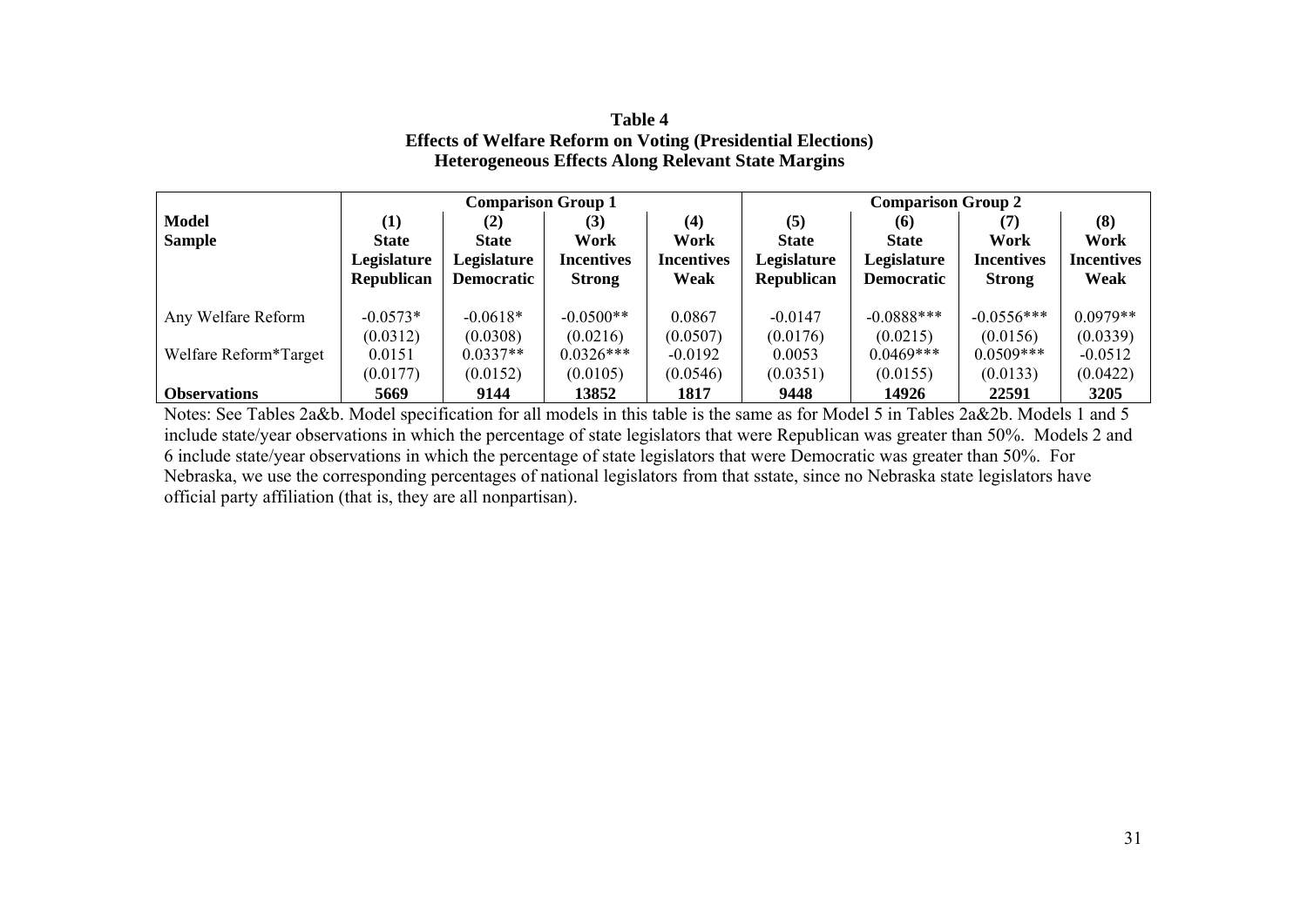|                        | <b>Comparison Group 1</b> |                                     |                                     |                                     | <b>Comparison Group 2</b> |                                     |                                     |                                     |  |
|------------------------|---------------------------|-------------------------------------|-------------------------------------|-------------------------------------|---------------------------|-------------------------------------|-------------------------------------|-------------------------------------|--|
| <b>Model</b>           | (1)                       | (2)                                 | (3)                                 | (4)                                 | (5)                       | (6)                                 | (7)                                 | (8)                                 |  |
| Any Welfare Reform     | $-0.0471**$<br>(0.0187)   | $-0.0462**$<br>(0.0187)             | $-0.0492***$<br>(0.0183)            | $-0.0488***$<br>(0.0181)            | $-0.0437***$<br>(0.0146)  | $-0.0438***$<br>(0.0146)            | $-0.0357**$<br>(0.0157)             | $-0.0367**$<br>(0.0155)             |  |
| Welfare Reform*Target  | 0.0156<br>(0.0113)        | 0.0153<br>(0.0112)                  | $0.0197*$<br>(0.0116)               | 0.0168<br>(0.0117)                  | $0.0331**$<br>(0.0132)    | $0.0327**$<br>(0.0132)              | $0.0225*$<br>(0.0127)               | 0.0182<br>(0.0126)                  |  |
| Employed               | $0.1378***$<br>(0.0110)   |                                     |                                     |                                     | $0.0852***$<br>(0.0077)   |                                     |                                     |                                     |  |
| Weekly Hours $< 10$    |                           | $0.0522*$                           | $0.0581*$                           | 0.0479                              |                           | $0.1044***$                         | $0.0952***$                         | $0.0847***$                         |  |
|                        |                           | (0.0282)                            | (0.0304)                            | (0.0303)                            |                           | (0.0218)                            | (0.0223)                            | (0.0229)                            |  |
| Weekly Hours $10 - 20$ |                           | $0.0854***$                         | $0.0701***$                         | $0.0603***$                         |                           | $0.1004***$                         | $0.0767***$                         | $0.0631***$                         |  |
| Weekly Hours $20 - 30$ |                           | (0.0188)<br>$0.1082***$<br>(0.0156) | (0.0191)<br>$0.0747***$<br>(0.0154) | (0.0192)<br>$0.0563***$<br>(0.0156) |                           | (0.0113)<br>$0.0780***$<br>(0.0114) | (0.0114)<br>$0.0519***$<br>(0.0105) | (0.0113)<br>$0.0386***$<br>(0.0103) |  |
| Weekly Hours $30 - 40$ |                           | $0.1514***$<br>(0.0110)             | $0.0996***$<br>(0.0112)             | $0.0778***$<br>(0.0114)             |                           | $0.0906***$<br>(0.0085)             | $0.0453***$<br>(0.0081)             | $0.0299***$<br>(0.0083)             |  |
| Weekly Hours $> 40$    |                           | $0.1393***$<br>(0.0179)             | $0.0783***$<br>(0.0169)             | $0.0566***$<br>(0.0172)             |                           | $0.0752***$<br>(0.0127)             | $0.0266**$<br>(0.0117)              | 0.0123<br>(0.0119)                  |  |
| Ln Family Income       |                           |                                     | $0.0750***$<br>(0.0054)             | $0.0624***$<br>(0.0052)             |                           |                                     | $0.1018***$<br>(0.0054)             | $0.0830***$<br>(0.0052)             |  |
| High School Graduate   |                           |                                     |                                     | $0.1290***$<br>(0.0118)             |                           |                                     |                                     | $0.1568***$<br>(0.0100)             |  |
| <b>Observations</b>    | 15669                     | 15669                               | 15669                               | 15669                               | 25796                     | 25796                               | 23740                               | 23740                               |  |

**Table 5 Effects of Welfare Reform on Voting (Presidential Elections) Mediating Effects of Employment, Income, and Education** 

Notes: See Tables 2a&b. Model specification for all models in this table is the same as for Model 5 in Tables 2a&2b, with the addition of mediators indicated.